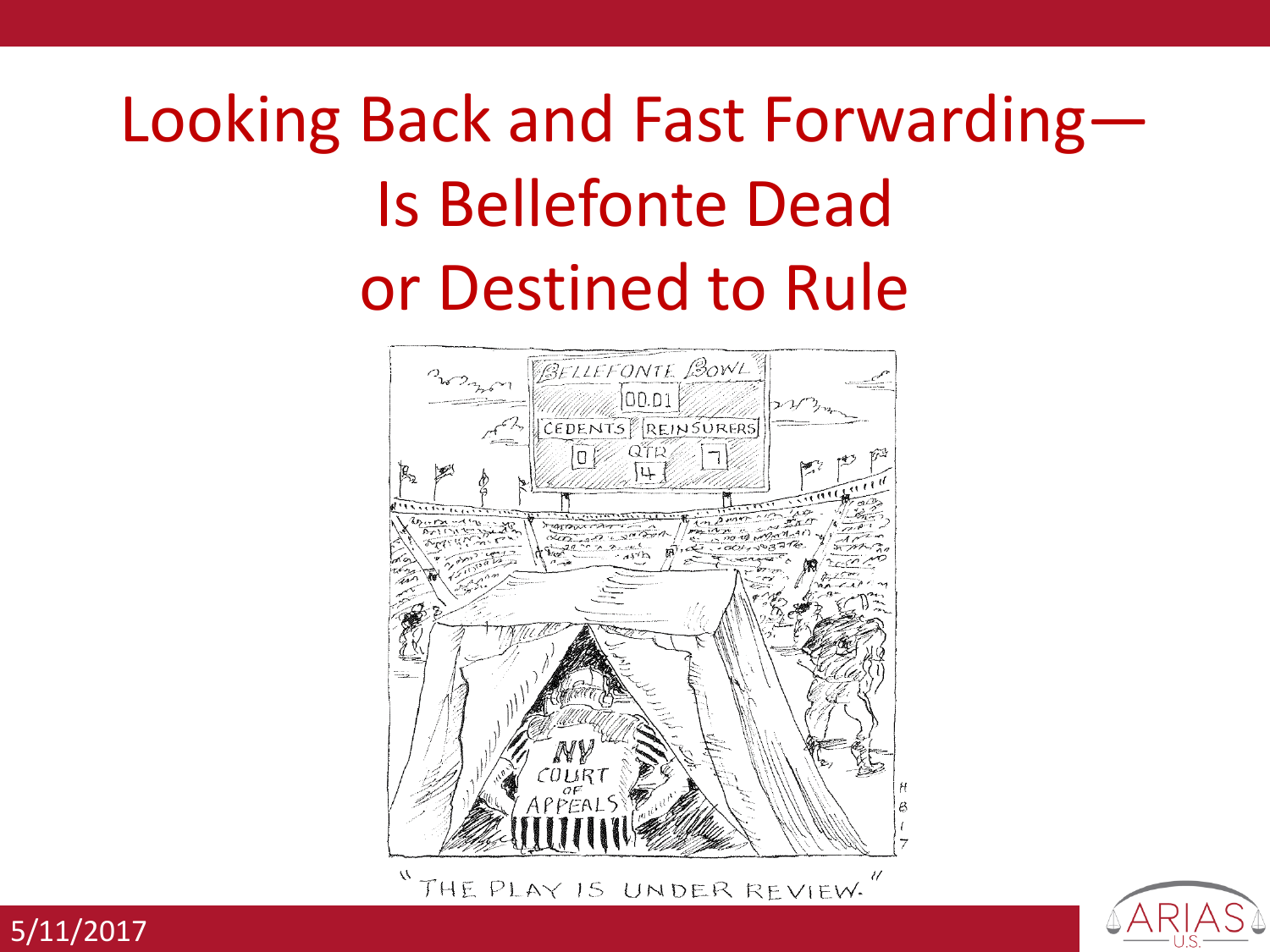#### **Introductions**

Patricia Fox, AIG

Sean Keely, Hogan Lovells

Amy Kline, Saul Ewing

Charlie Scibetta, Chaffetz Lindsey

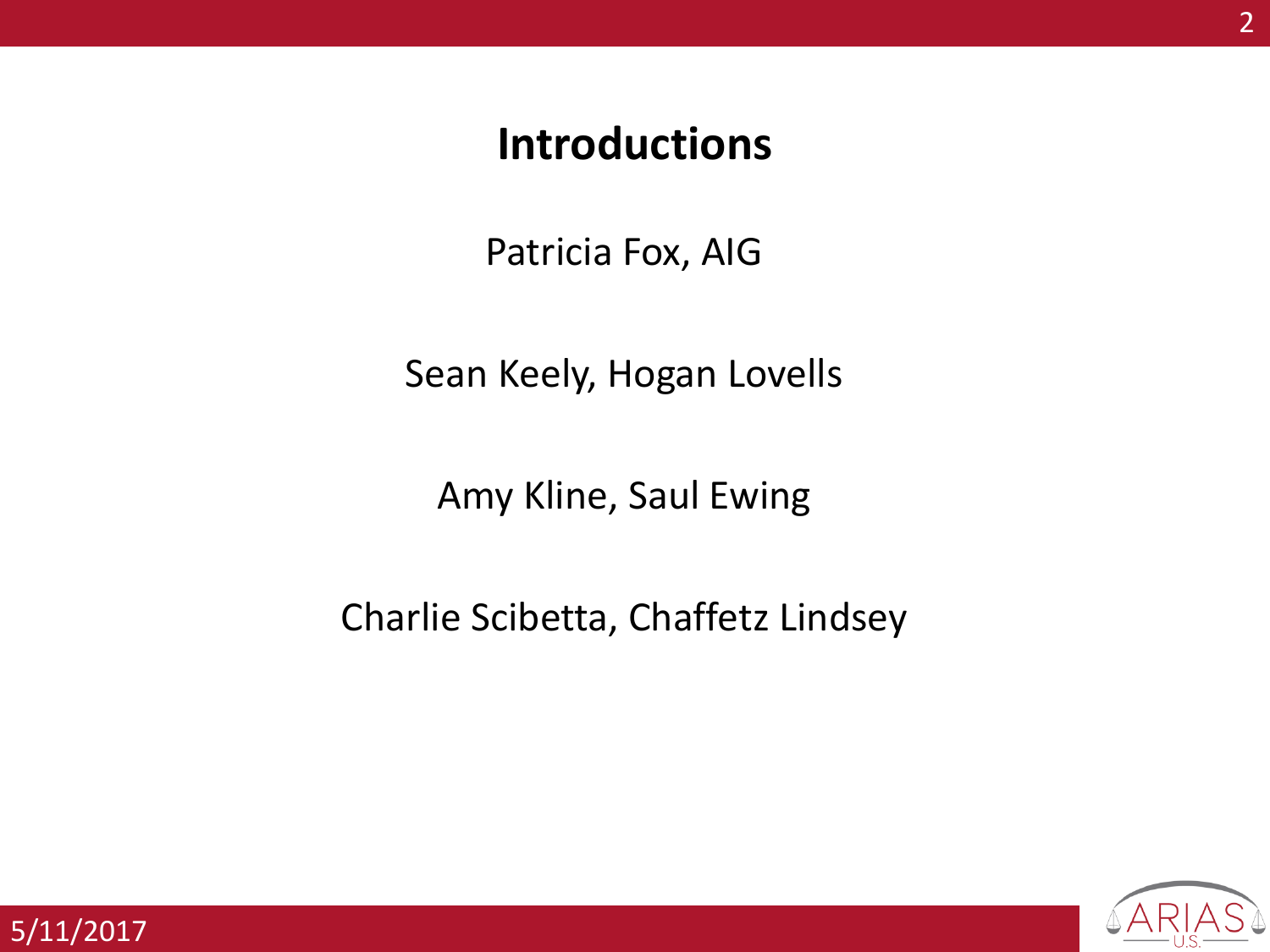# **POLL NO. 1 Have you read the** *Bellefonte* **decision?**

A. Yes.

B. No.

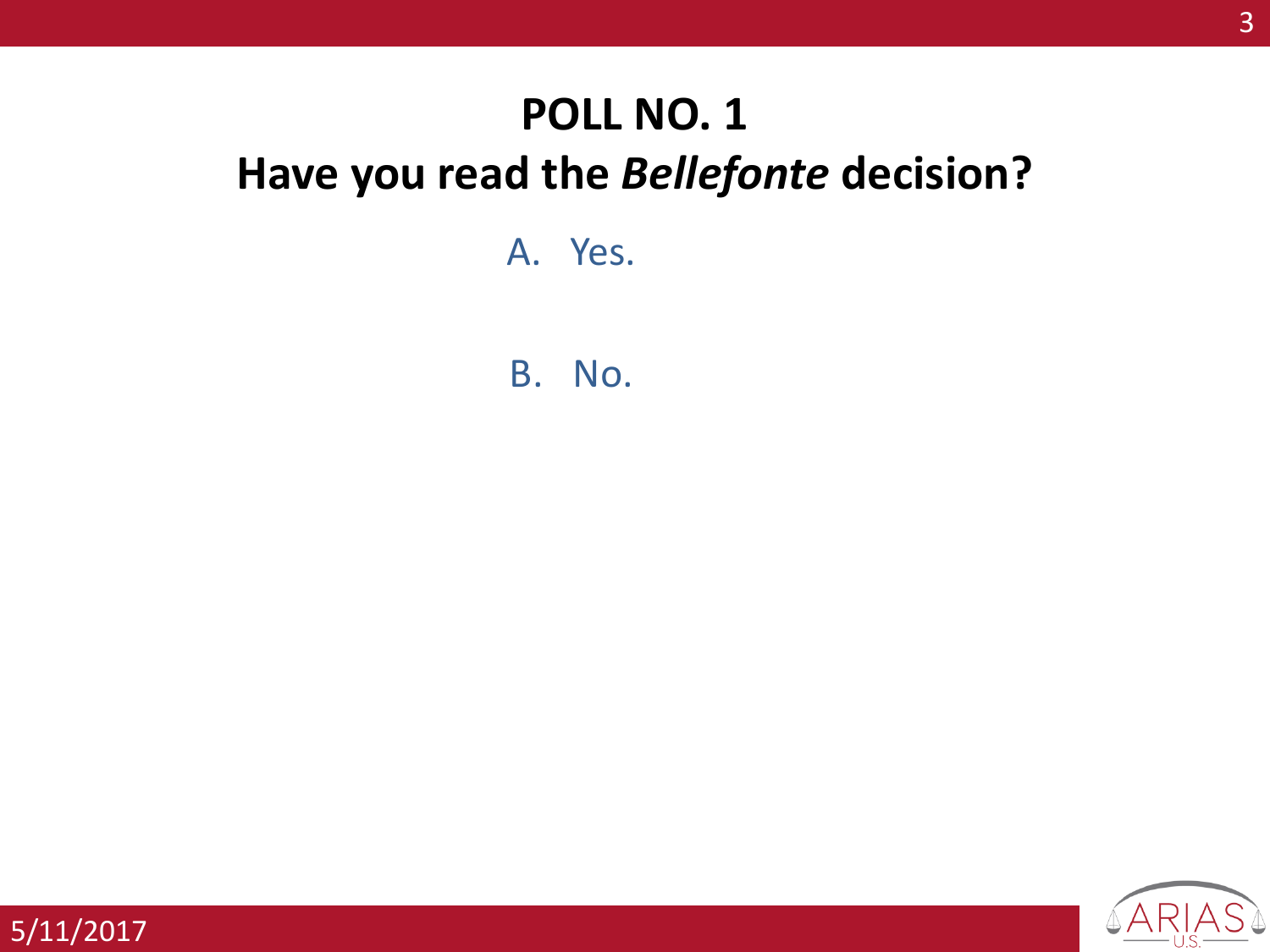#### **POLL NO. 2**

#### **Have you handled a case/claim with the** *Bellefonte* **issue?**

- A. No.
- B. Yes. But I have not arbitrated or litigated the issue.
- C. Yes. I have arbitrated, but not litigated, the issue.
- D. Yes. I have litigated, but not arbitrated, the issue.
- E. Yes. I have both arbitrated and litigated the issue.

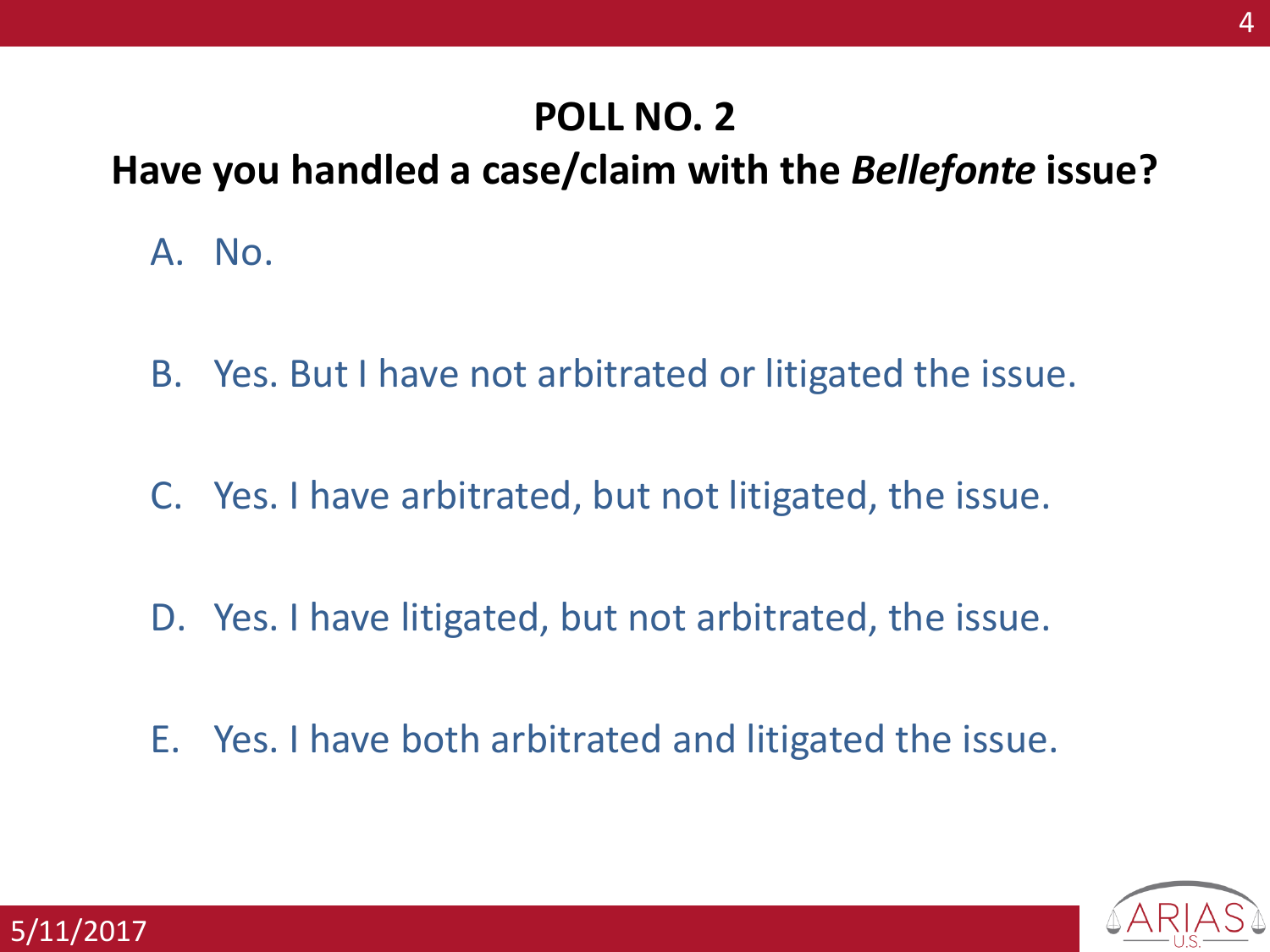#### **POLL NO. 3**

#### **Have you had the** *Bellefonte* **issue decided in arbitration?**

A. No.

- B. Yes. *Bellefonte* rule applied.
- C. Yes. *Bellefonte* rule not applied.

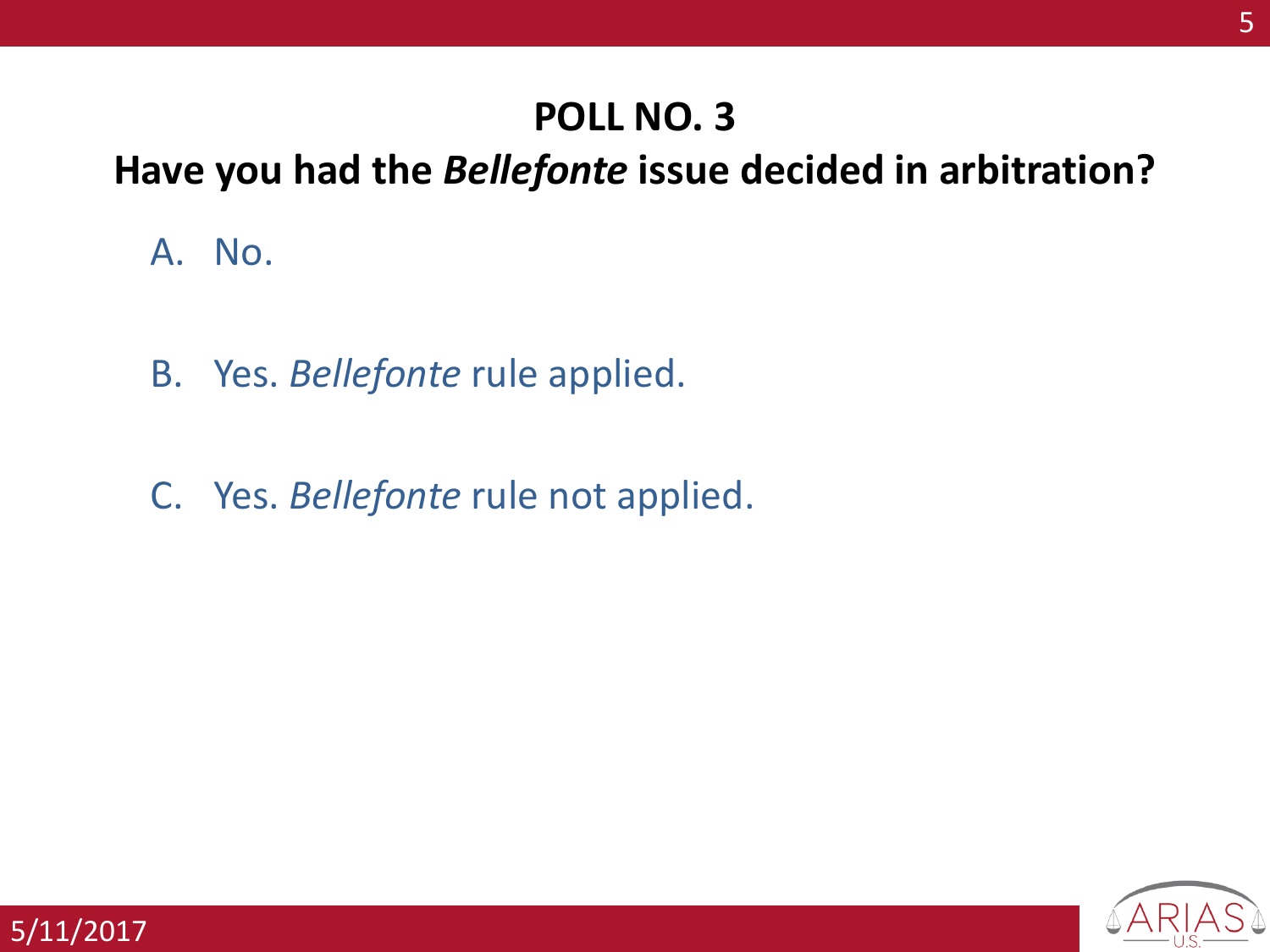## *Bellefonte:* **The Underlying Coverage and Dispute**

- Excess Liability Coverage
- Dalkon Shield Coverage Litigation: Costs erosive of or in addition to limits?
- Cedent settled for amount excess of underlying policy limit.



6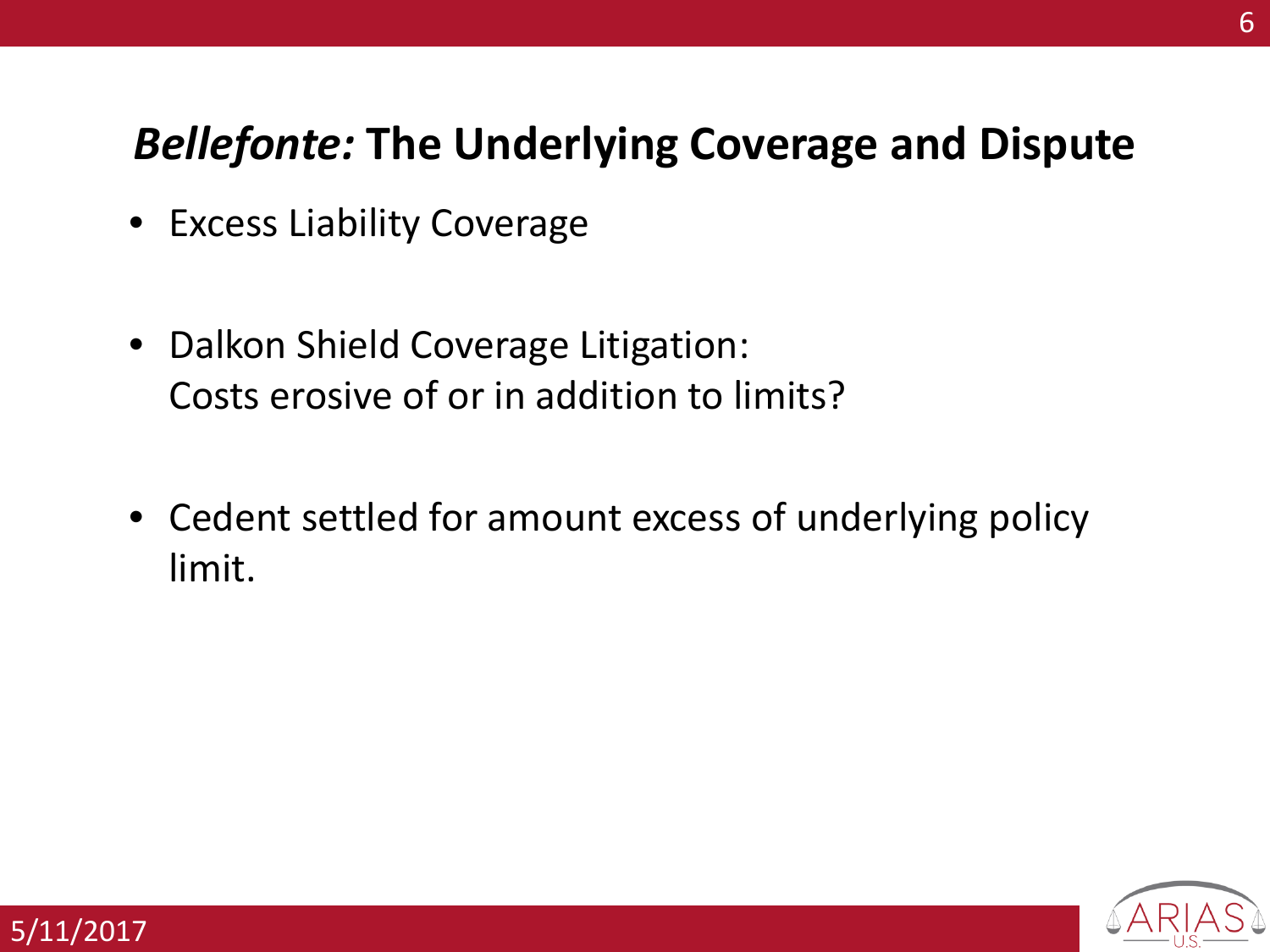## *Bellefonte:* **The Facultative Certificate**

- Reinsurance is "*subject to* the terms, conditions and amount of liability set forth herein, as follows ..."
- Limits: "\$500,000 part of \$5,000,000 excess of \$10,000,000 excess of underlying limits"
- Reinsurer "shall ... pay its proportion of such settlements, and *in addition thereto, in the ratio that the Reinsurer's loss payment bears to the Company's gross loss payment, its proportion of expenses* …."



7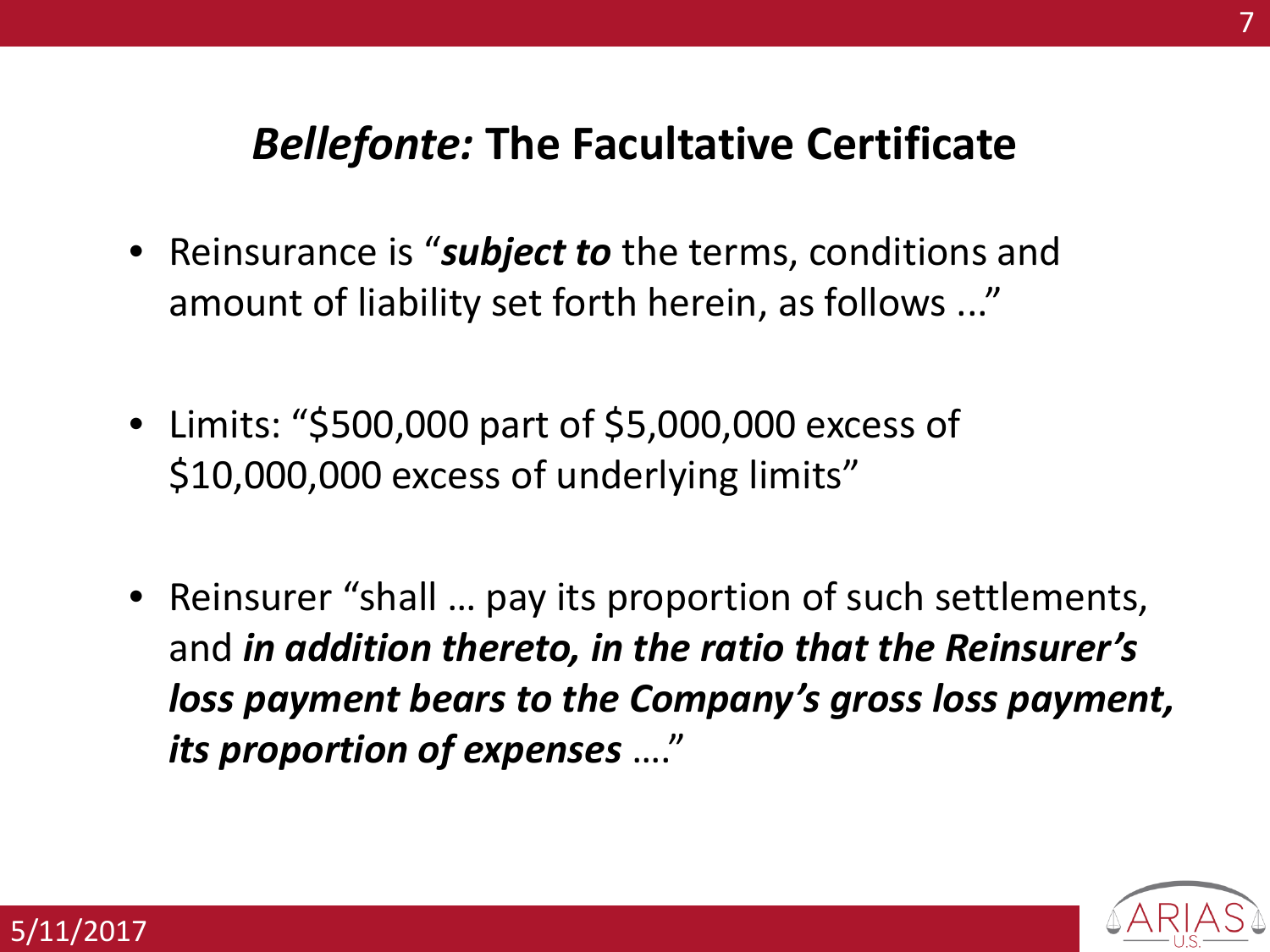## *Bellefonte***: The Decision**

- Follow the fortunes does not alter limits of reinsurance.
- "[I]n addition thereto" does not mean in addition to limits.
- The reinsurance coverage is "subject to" the limits.
- Pure textual analysis no reference to extrinsic evidence.

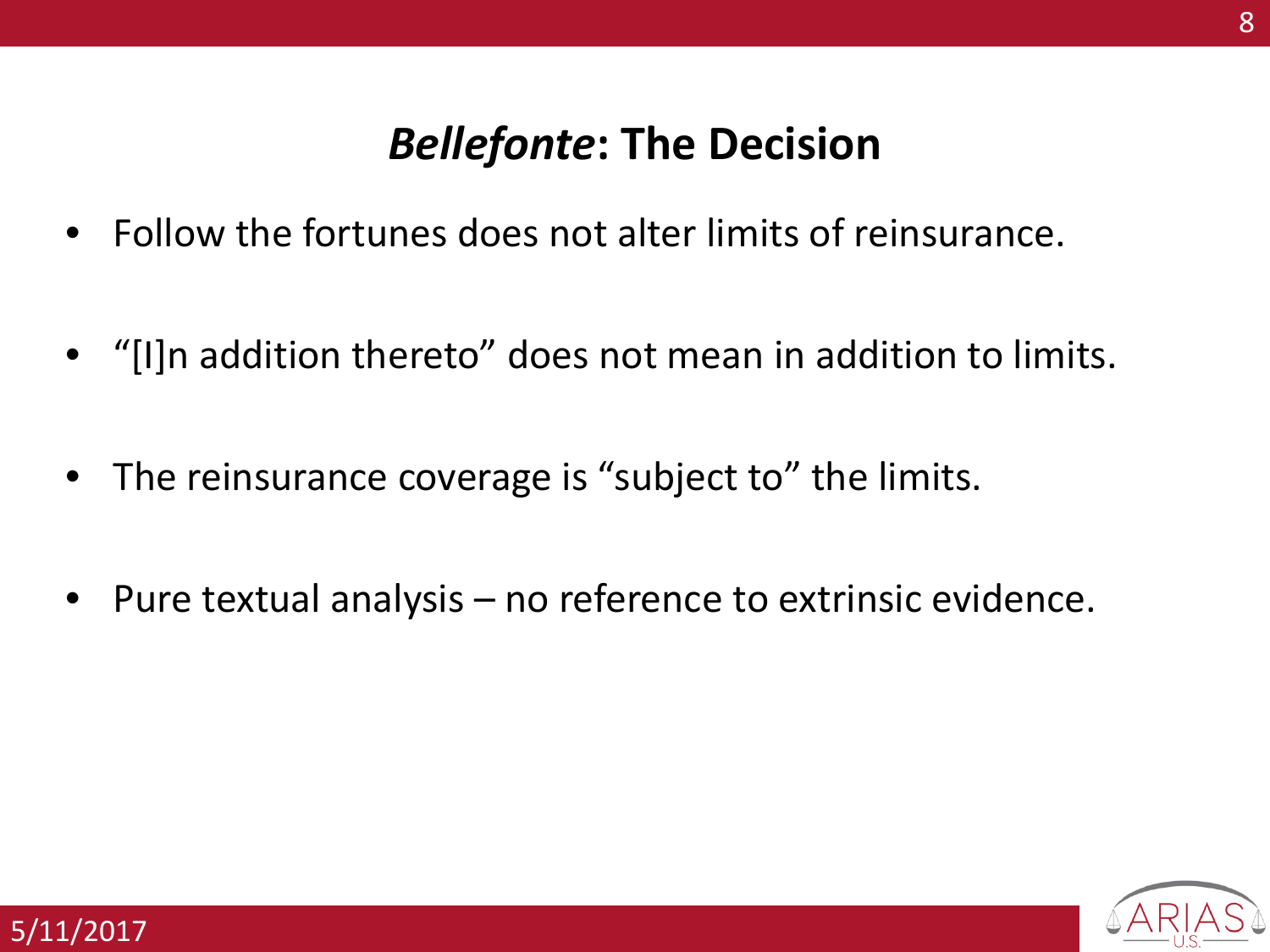# *The Unigard* **Issue**

Same as *Bellefonte*, but with some wrinkles …

- Cedent argued "following form" provision, rather than "follow the fortunes" provision, and …
- Cedent offered extrinsic evidence:

*Course of Performance*: Pre-*Bellefonte,* Unigard consistently "interpreted its standard form facultative certificate to require payment of expenses in addition to the indemnity limit whenever the policy reinsured did so."

*Custom and Practice*: Unigard's pre-*Bellefonte* interpretation was "consistent with the customs and practice of the industry."

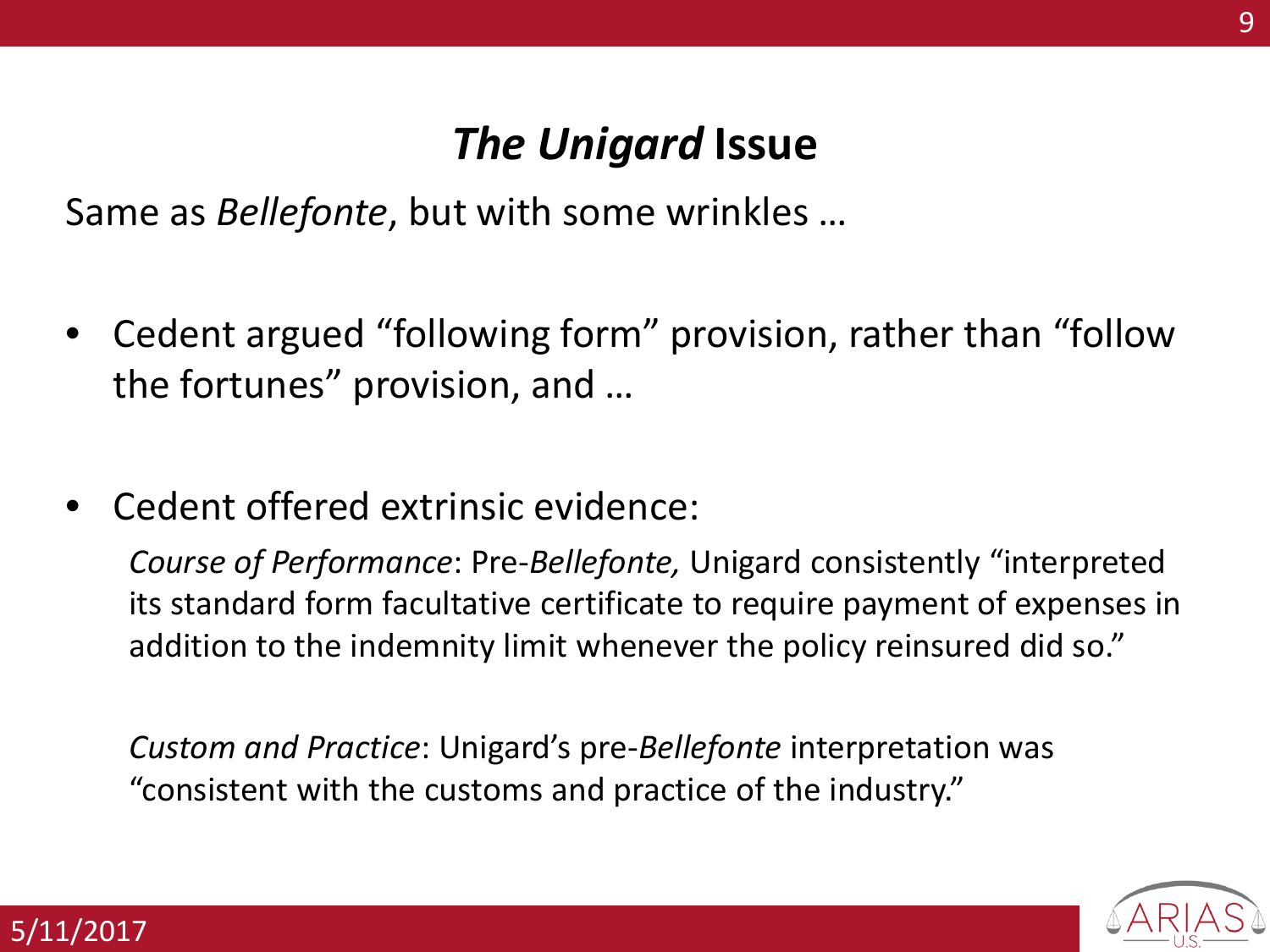# *The Unigard* **Decision**

Same as *Bellefonte*, regardless of the wrinkles …

- "Following form" provision does not alter limits: Reinsurance only followed form "except as otherwise provided by this Certificate …"
- Extrinsic evidence irrelevant: "*Bellefonte's* gloss upon the written agreement is conclusive."

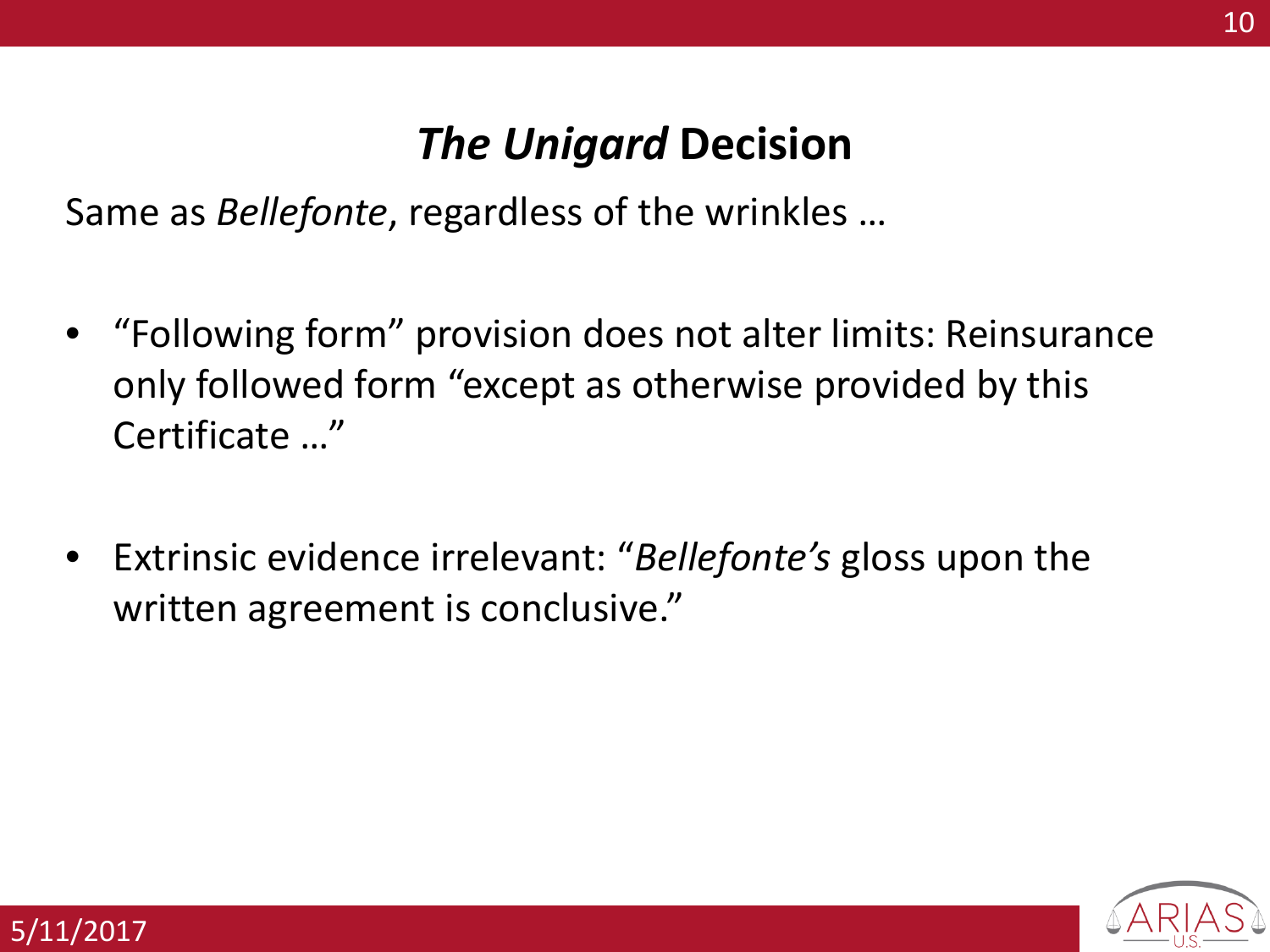# *The Unigard* **Decision**

Same as *Bellefonte* …

"The efficiency of the reinsurance industry would not be enhanced by giving different meanings to identical standard contract provisions depending on idiosyncratic factors in particular lawsuits. The meaning of such provisions is not an issue of fact to be litigated anew each time a dispute goes to court."

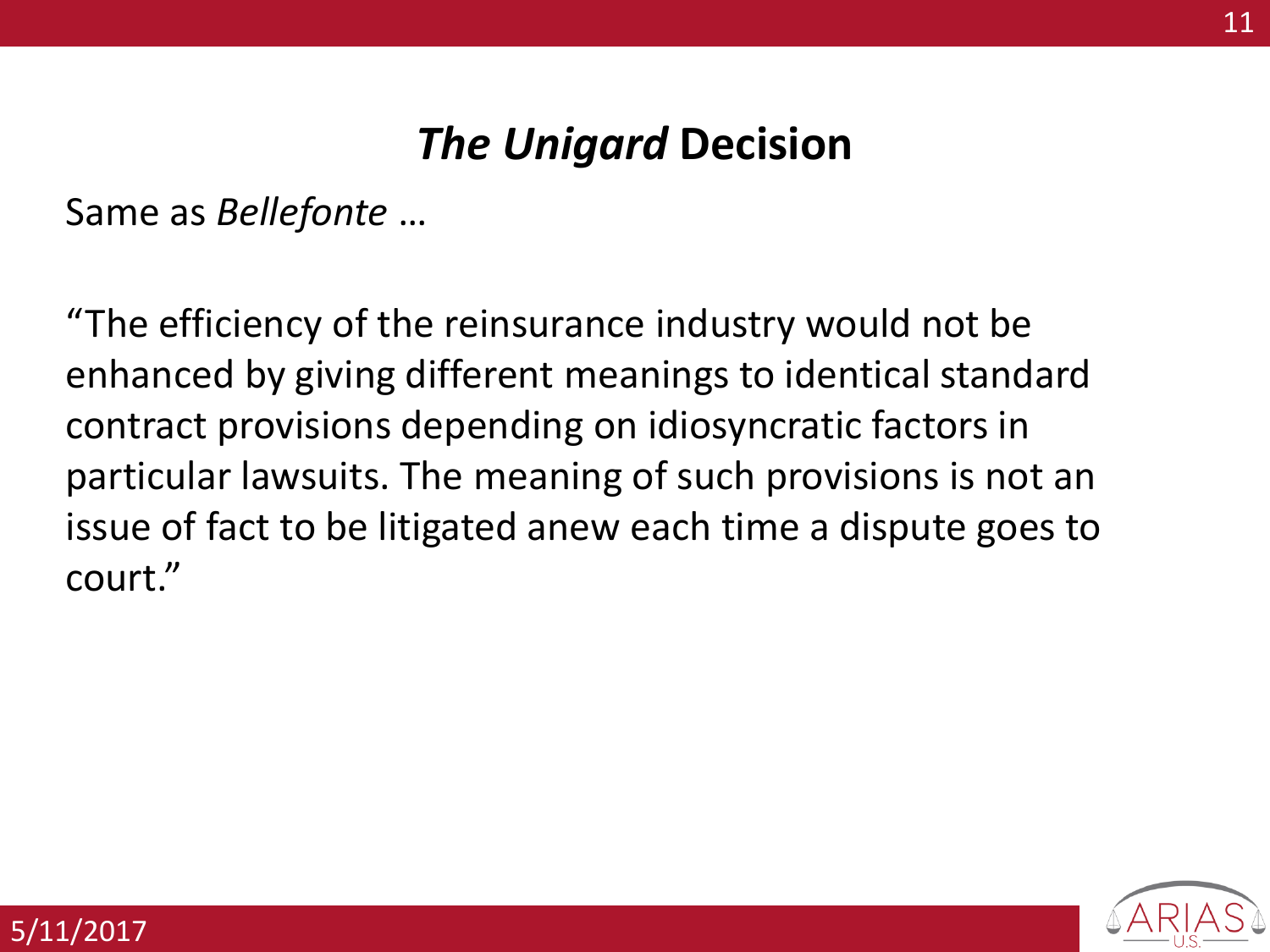# *What about different language?*

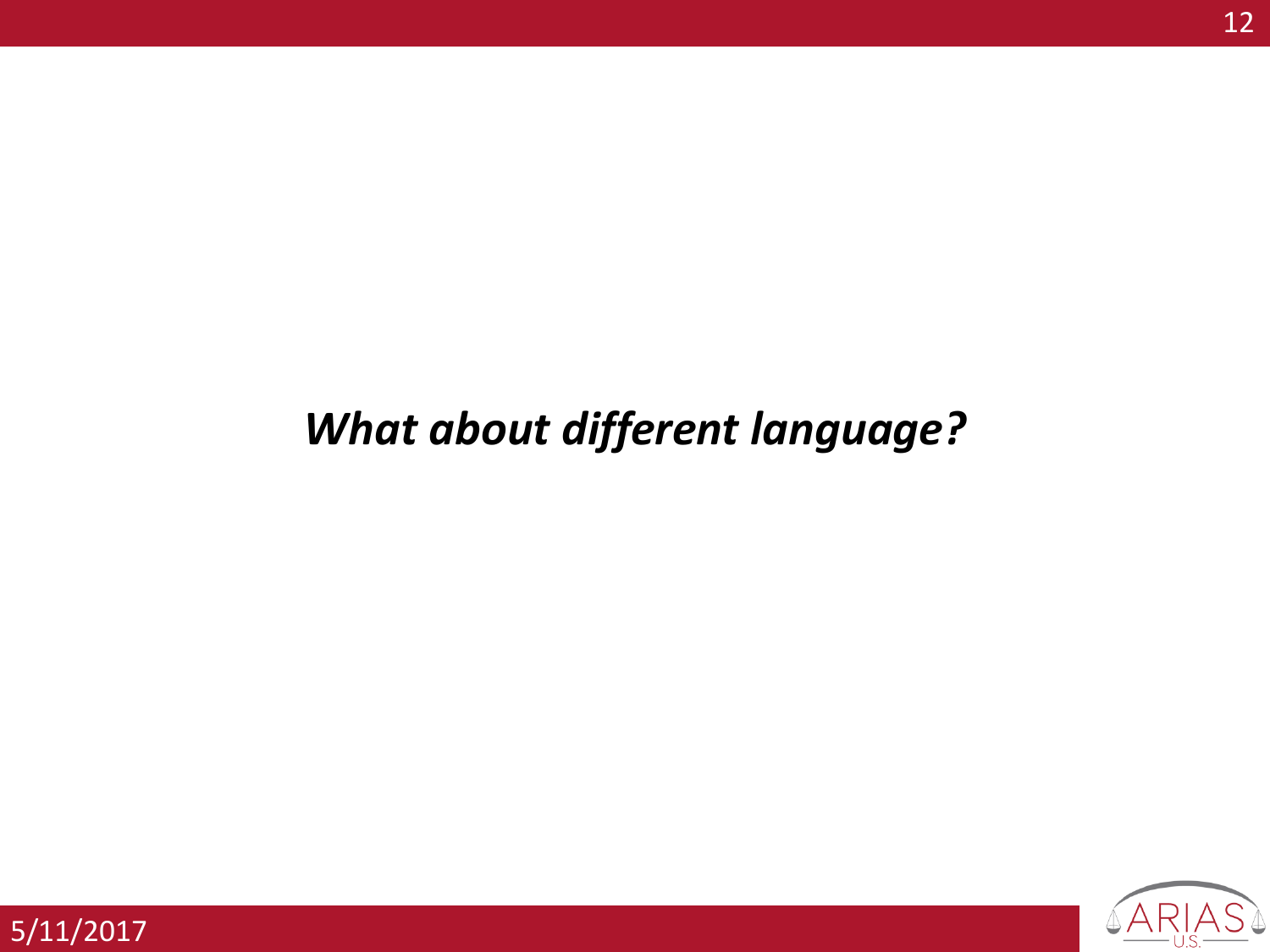## **The** *Excess* **Issues and Holding**

- The Certificate lacked the express language that coverage was "subject to" the provisions, including the limits.
- Involved property, not liability, insurance.

- NY Court of Appeals held distinctions made no difference:
	- Found no reason to distinguish between property and liability coverage;
	- Affirmed Appellate Division decision, which held that "all contracts are subject to their terms and conditions;" and
	- Held "[t]he limit clause in the policy was intended to cap the reinsurers' total risk exposure."

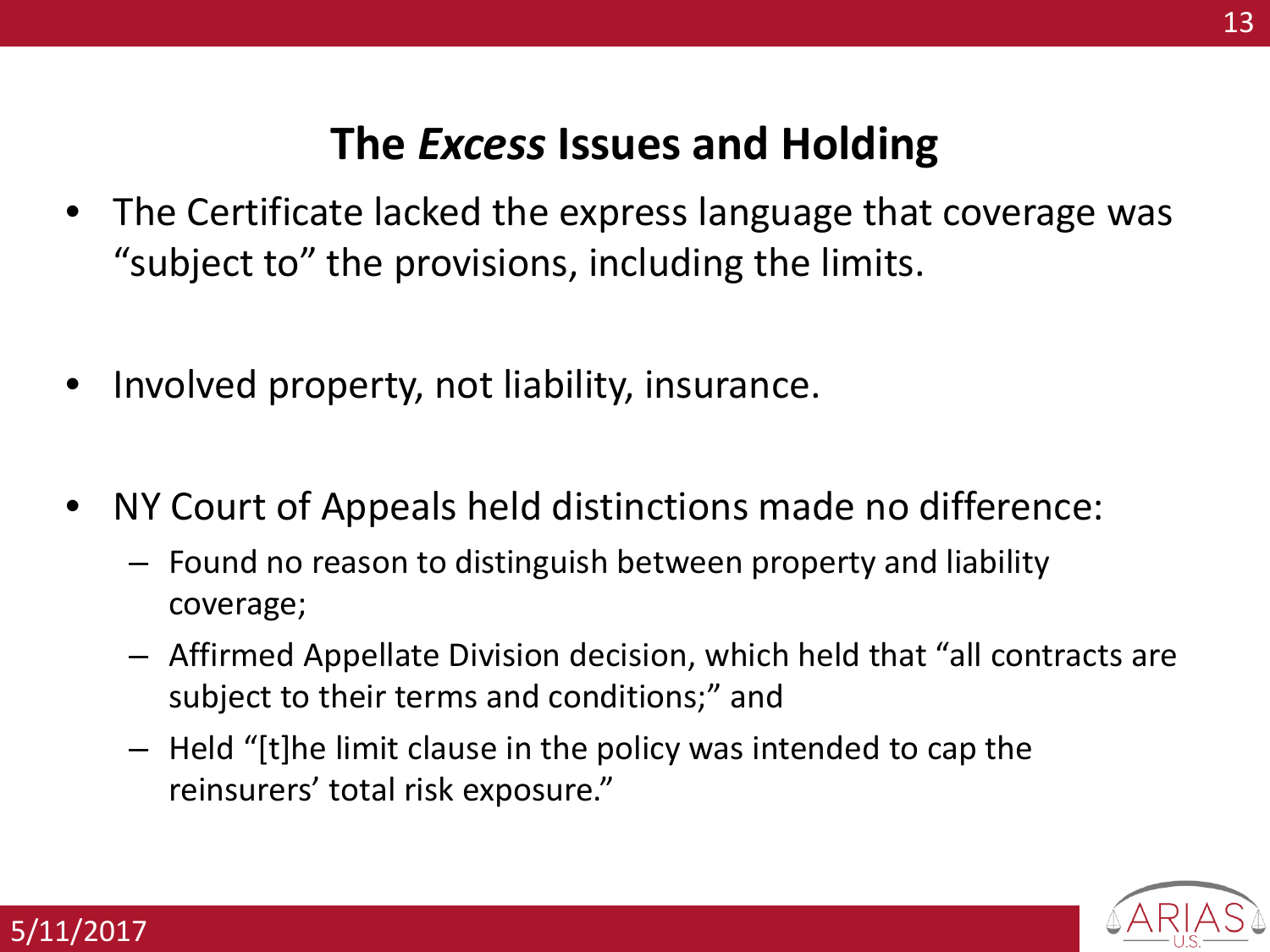## **"In case of dissension, never dare to judge till you've heard the other side." ― Euripedes, The Children of Herakles**

Judge Read (dissenting in *Excess*):

- "[N]o way to tell from the plain language … whether the parties intended for costs and expenses to be included in the reinsurance limit or excluded from it."
- The majority "disregarded the 'subject to' analysis" and "expands *Bellefonte* from a contract-specific holding into a rule of general applicability."
- Practitioners in the industry "have consistently criticized *Bellefonte"*  and have noted it "ignored important extrinsic evidence of industry custom and practice."

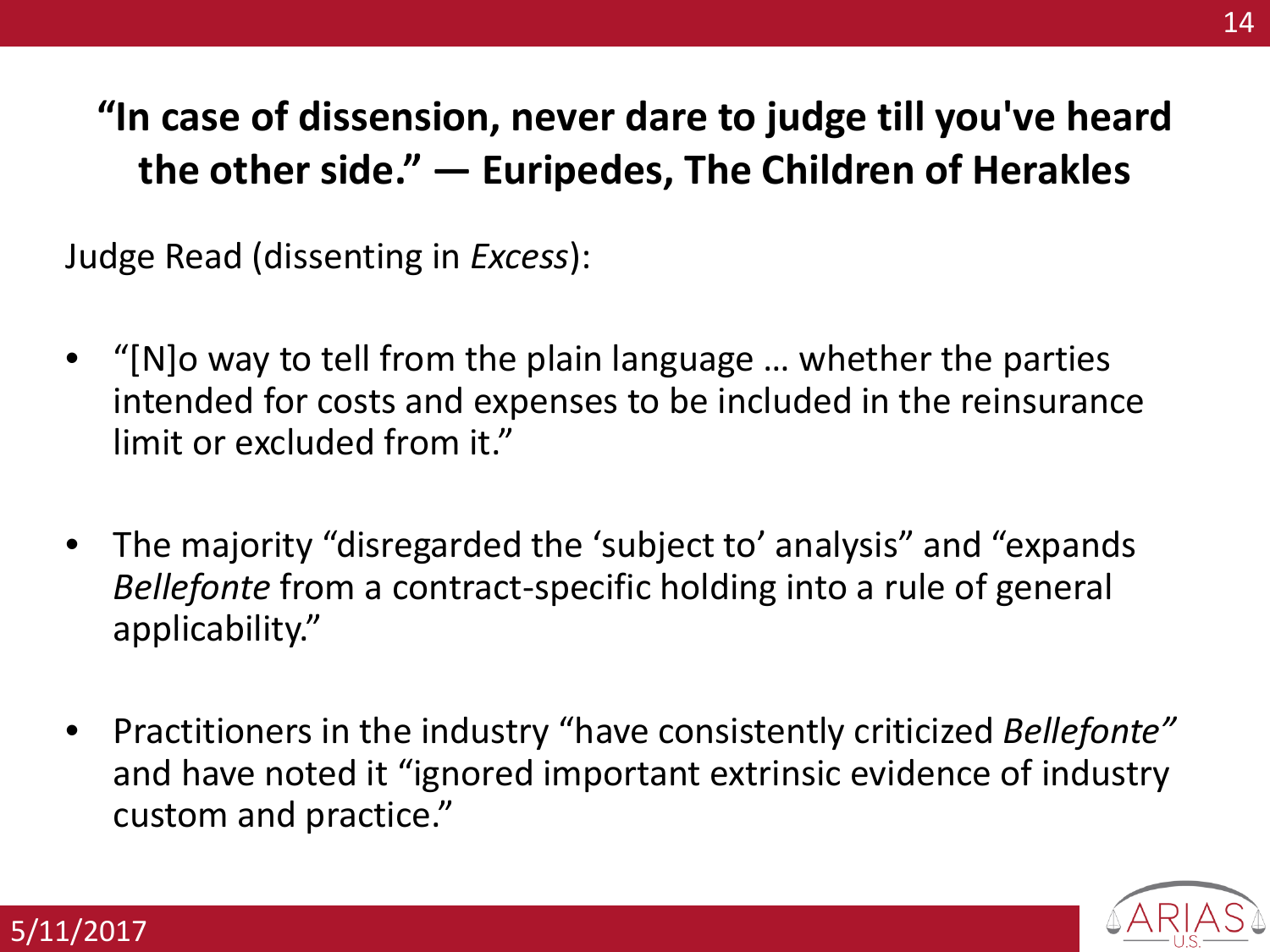### *Utica Mutual v. Munich Re*

Certificate contained separate provisions for indemnity and expense:

- "The Reinsurer agrees to indemnify the Company *against losses or damages* … *subject to the reinsurance limits shown in the Declarations* …."
- *"The Reinsurer shall be liable for its proportion of allocated loss expenses incurred by the Company* in the same ratio that the Reinsurer's share of the settlement or judgment bears to the total amount of each settlement or judgment under the policy reinsured."



15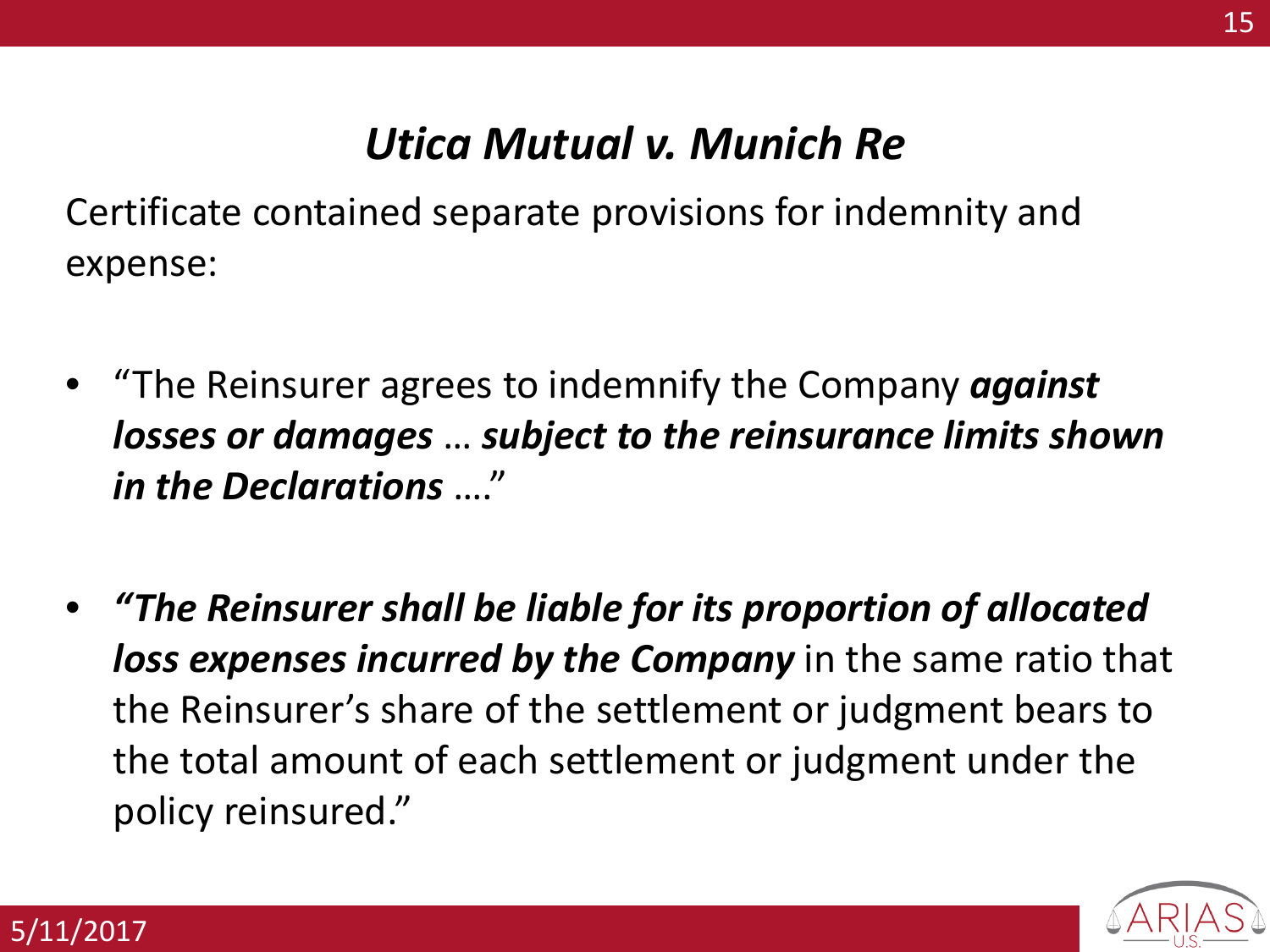#### *Utica Mutual v. Munich Re*

- Second Circuit: *Excess* held only that express limit was "presumptively" a cap; presumption rebuttable by express language or extrinsic evidence.
- Found ambiguity based on express language, and so turned to extrinsic evidence.



16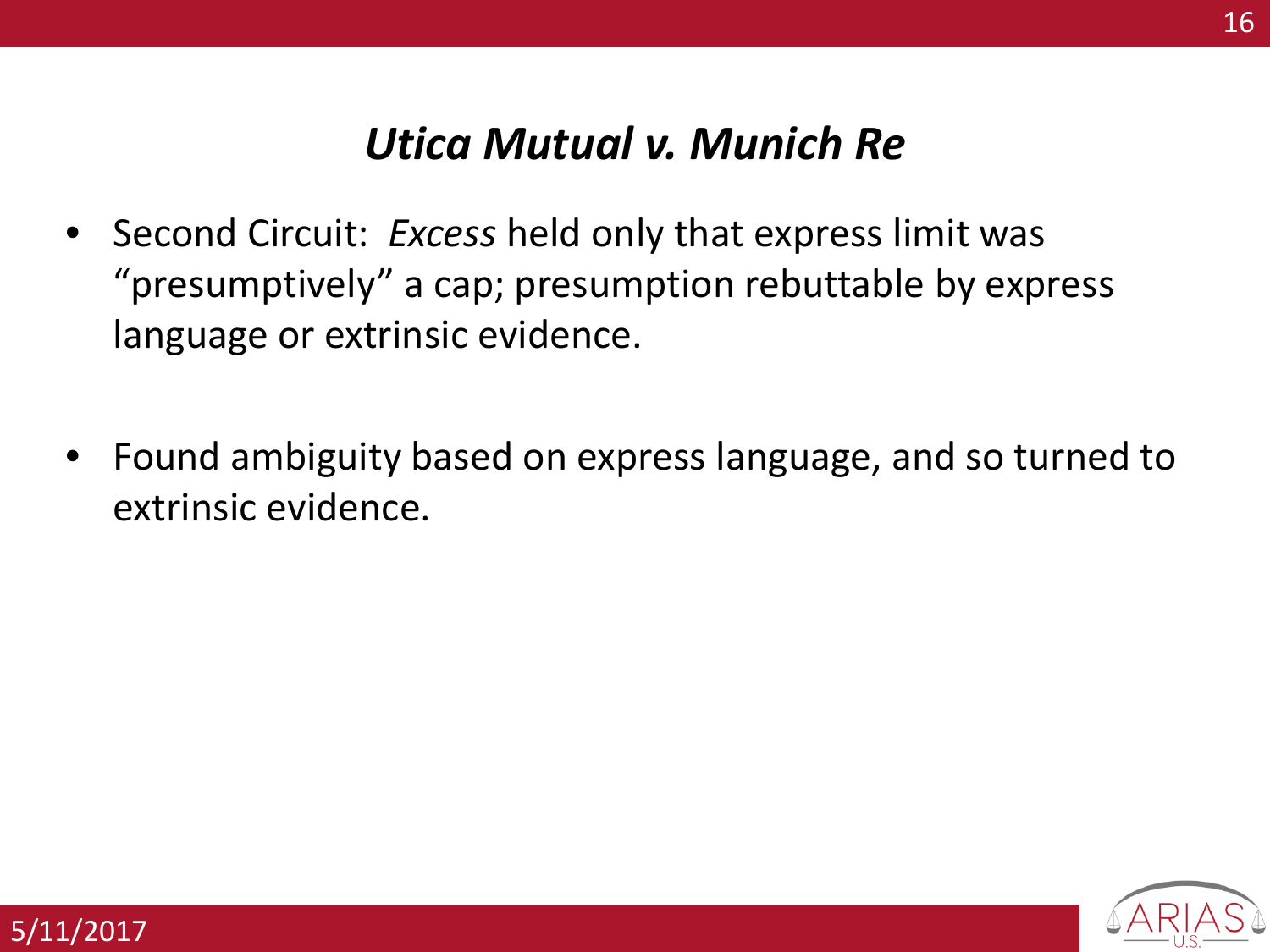### *Utica Mutual v. R&Q*

"All claims involving this reinsurance, when settled by the Company shall be binding on the Reinsurer, which shall be bound to pay its proportion of such settlements, *and in addition thereto, . . . its proportion of expenses . . .*. *However, should the Company's policy limit include expenses, the Reinsurer's maximum limit of liability shall be as stated in Item 4, of the Declaration."*

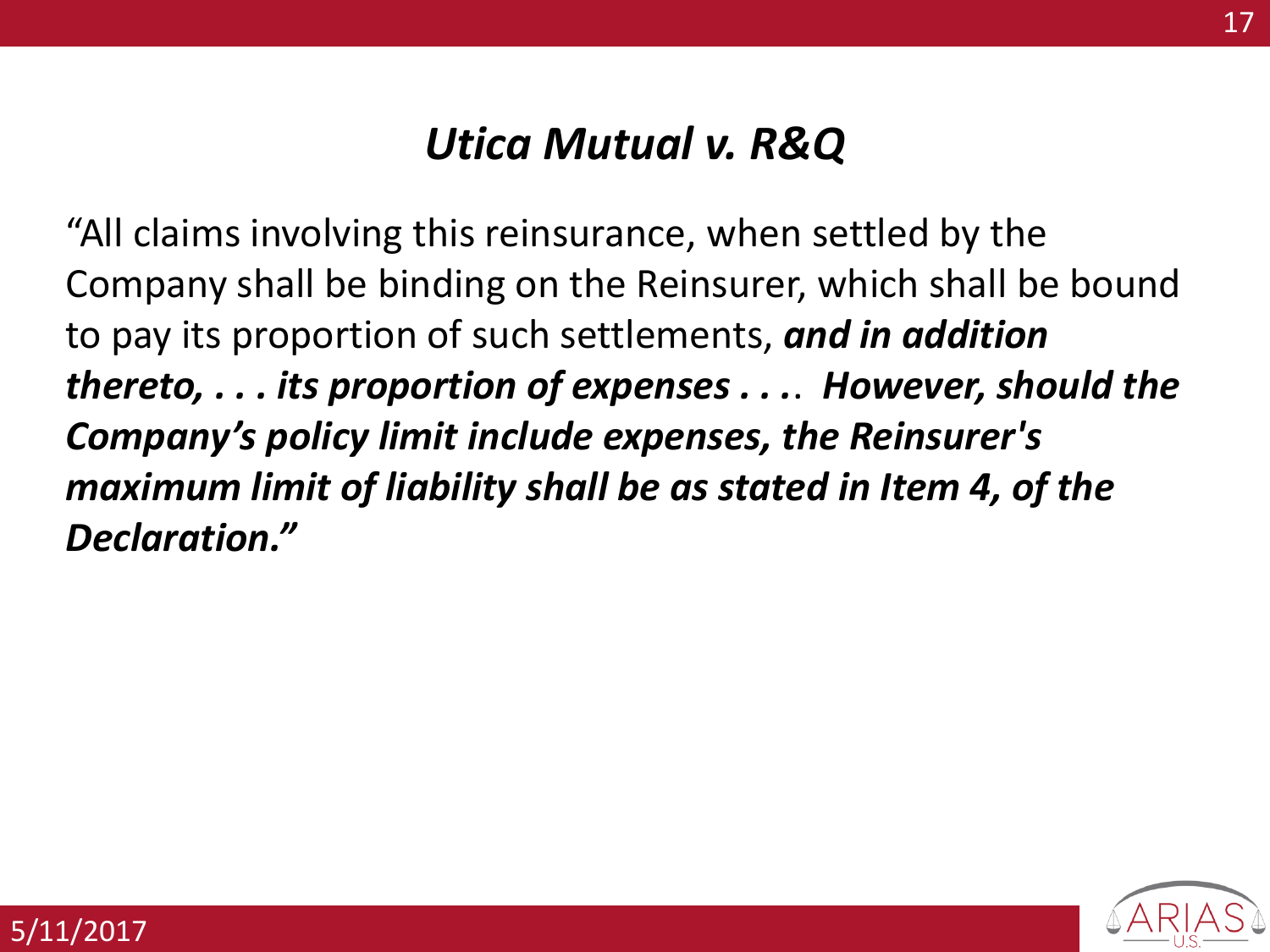# **Do Language Variations Matter?**

Limits stated as: "\$500,000 part of \$5,000,000 excess of \$10,000,000 excess of underlying limits"

Poll No. 4: "Reinsurer shall be bound to pay proportionate share of indemnity and expense, subject to stated reinsurance limits."

- A. Reinsurance limits are a cap.
- B. Reinsurance limits not a cap.

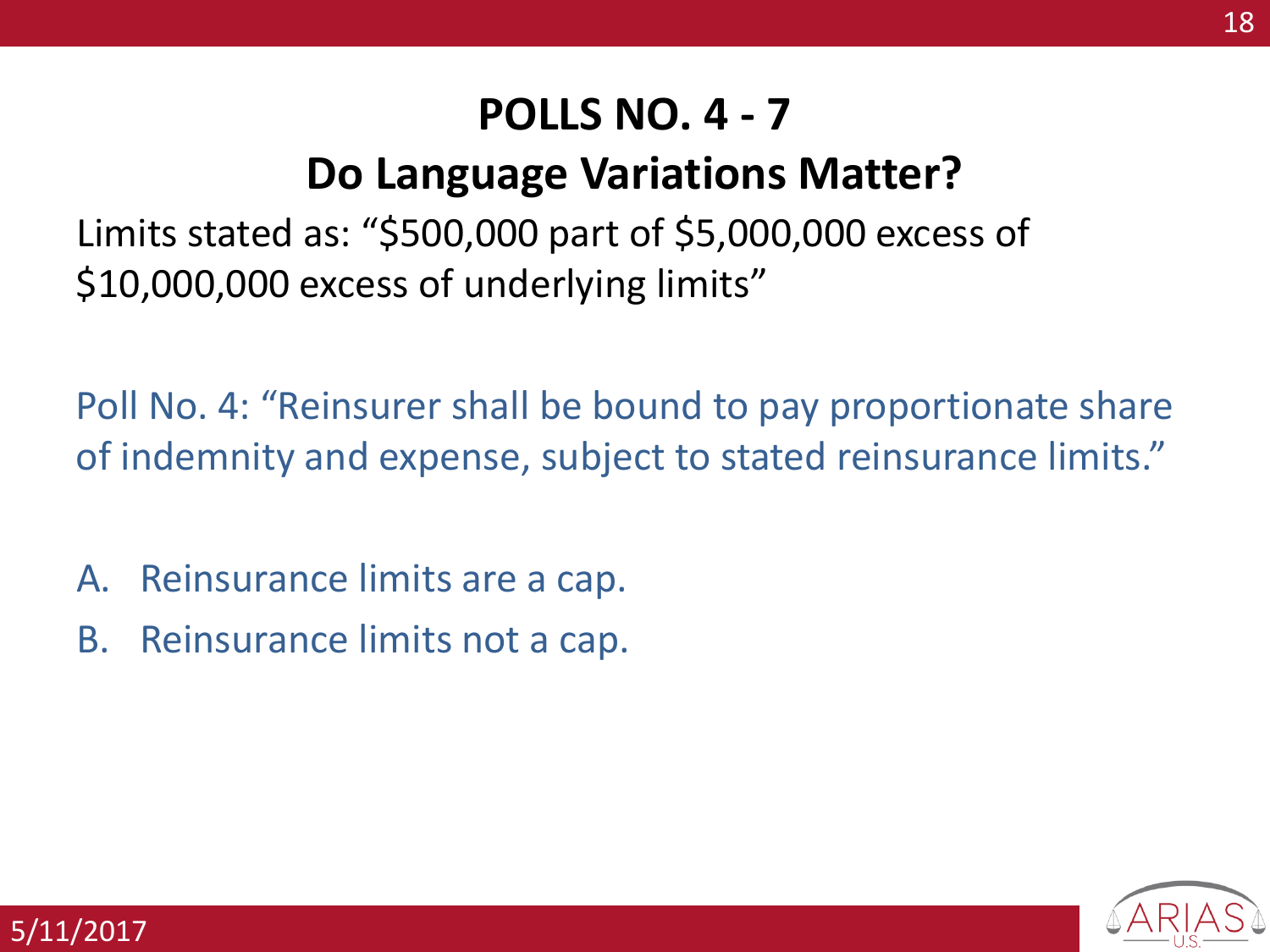# **Do Language Variations Matter?**

Limits stated as: "\$500,000 part of \$5,000,000 excess of \$10,000,000 excess of underlying limits"

Poll No. 5: "Reinsurer shall be bound to pay proportionate share of indemnity and expense."

- A. Reinsurance limits are a cap.
- B. Reinsurance limits not a cap.

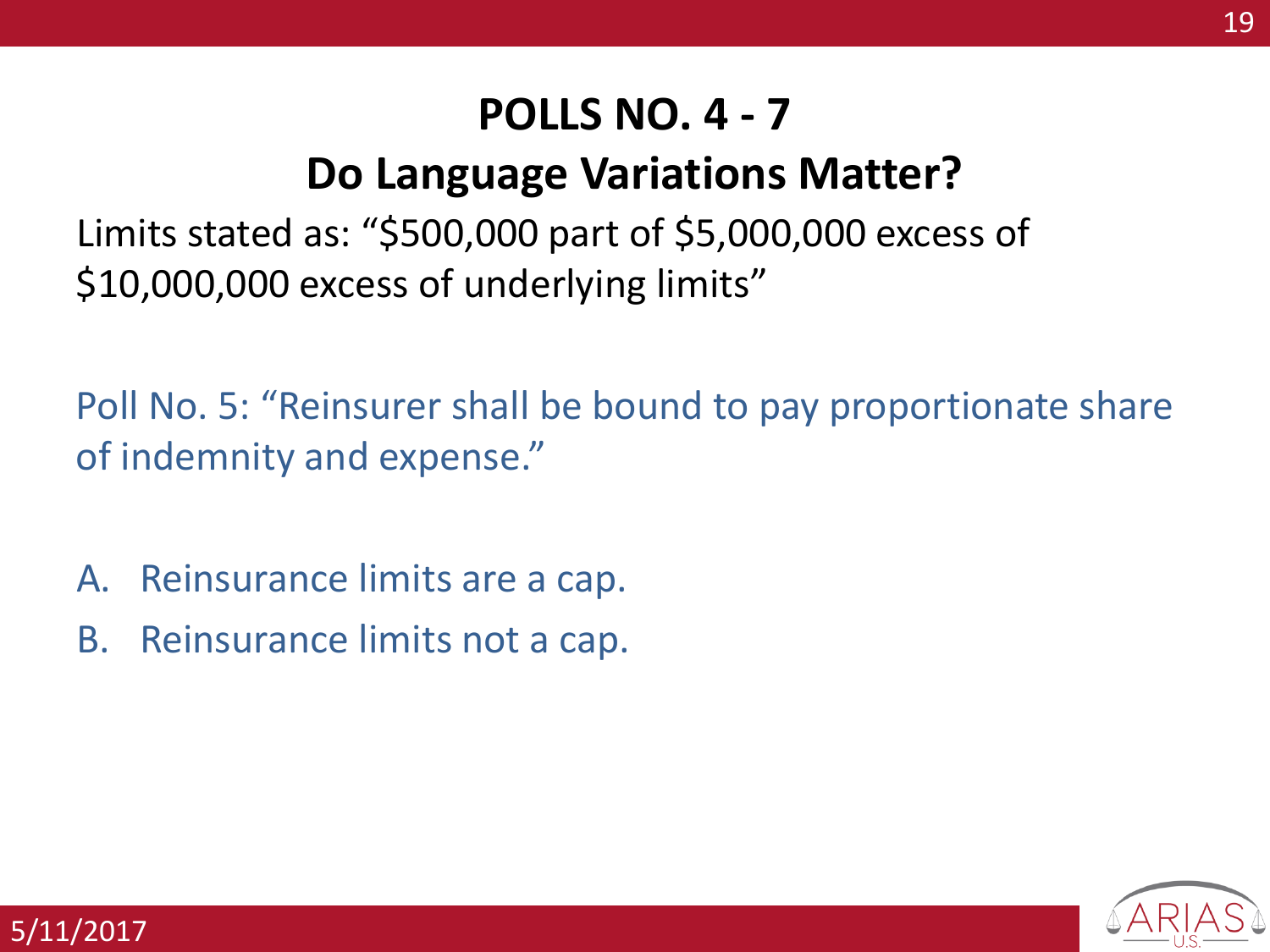# **Do Language Variations Matter?**

Limits stated as: "\$500,000 part of \$5,000,000 excess of \$10,000,000 excess of underlying limits."

Poll No. 6: "(A) Reinsurer shall pay proportionate share of loss or damages the Company is legally bound to pay, subject to stated reinsurance limits. (B) Reinsurer shall be liable for its proportion of allocated loss expenses in the same ratio as for indemnity."

- A. Reinsurance limits are a cap.
- B. Reinsurance limits not a cap.

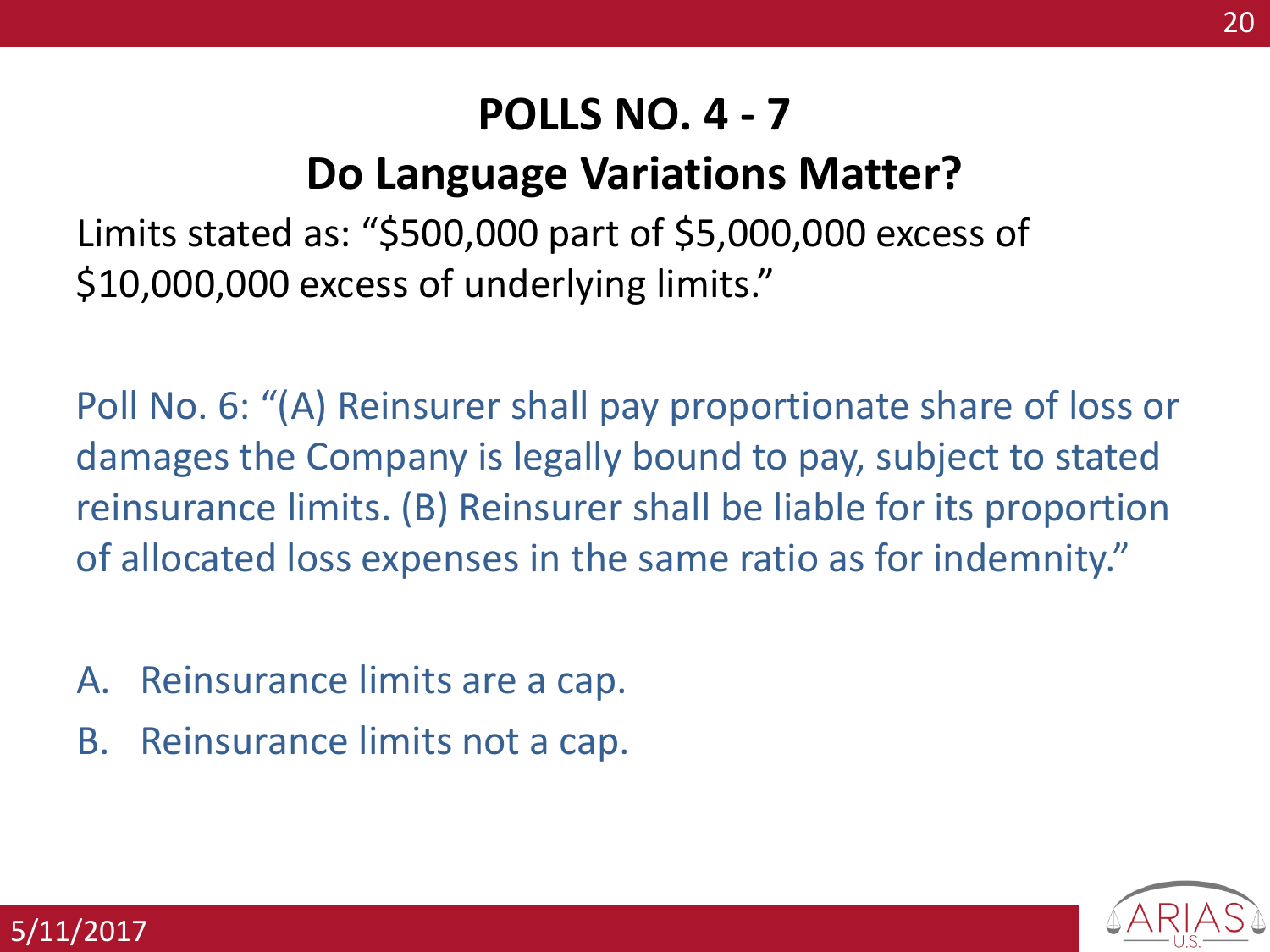# **Do Language Variations Matter?**

Limits stated as: "\$500,000 part of \$5,000,000 excess of \$10,000,000 excess of underlying limits."

Poll No. 7: "Reinsurer shall pay its proportion of settlements, and in addition thereto, its proportion of expenses. However, should the Company's policy limit include expenses, the Reinsurer's maximum limit of liability shall be as stated in Item 4, of the Declaration."

- A. Reinsurance limits are a cap.
- B. Reinsurance limits not a cap.

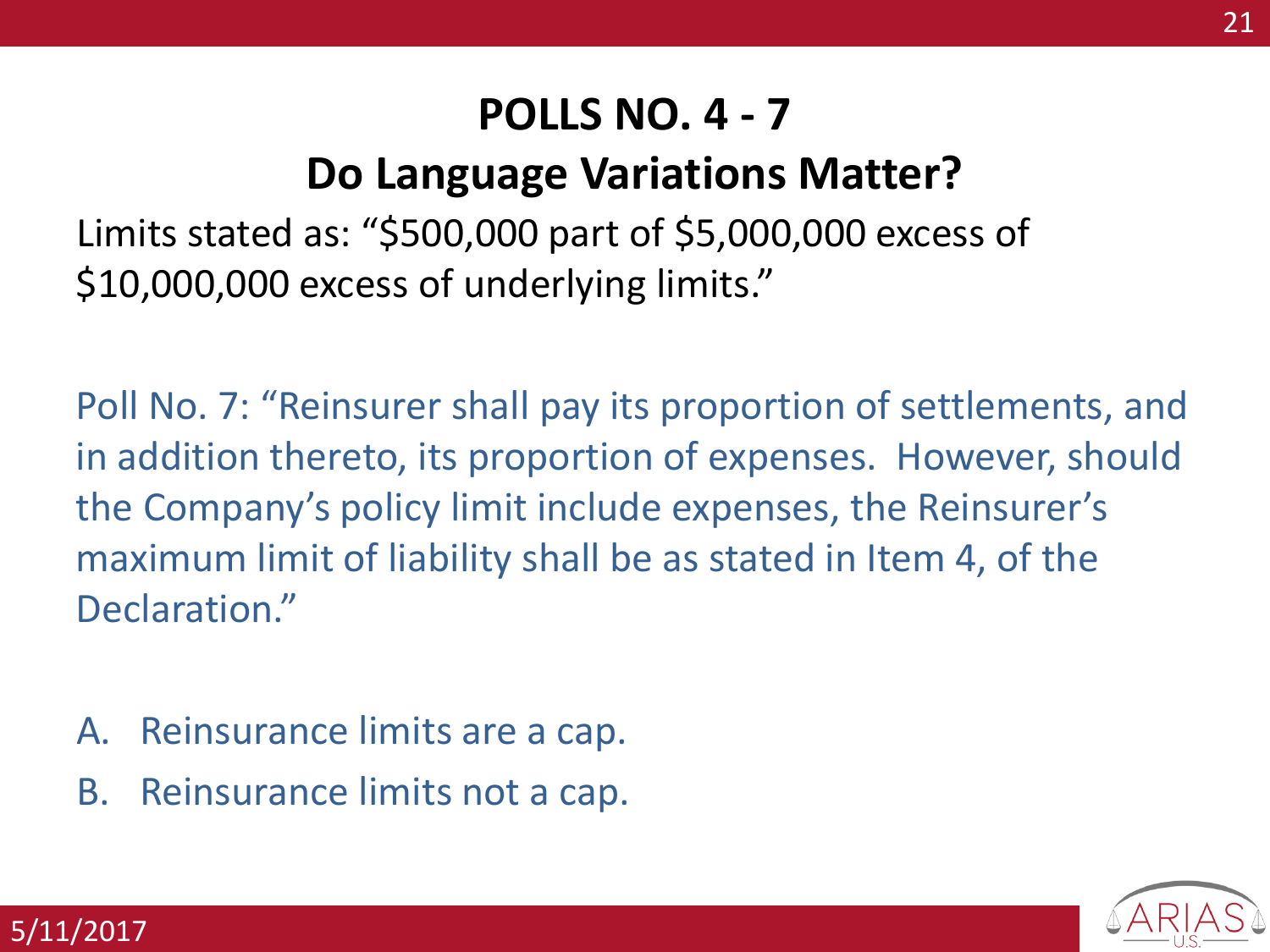

5/11/2017

**The Second Circuit questions its own decisions in** *Bellefonte* **and** *Unigard*

"In particular, we find it difficult to understand the *Bellefonte* court's conclusion that the reinsurance certificate in that case *unambiguously*  capped the reinsurer's liability for both loss and expenses."

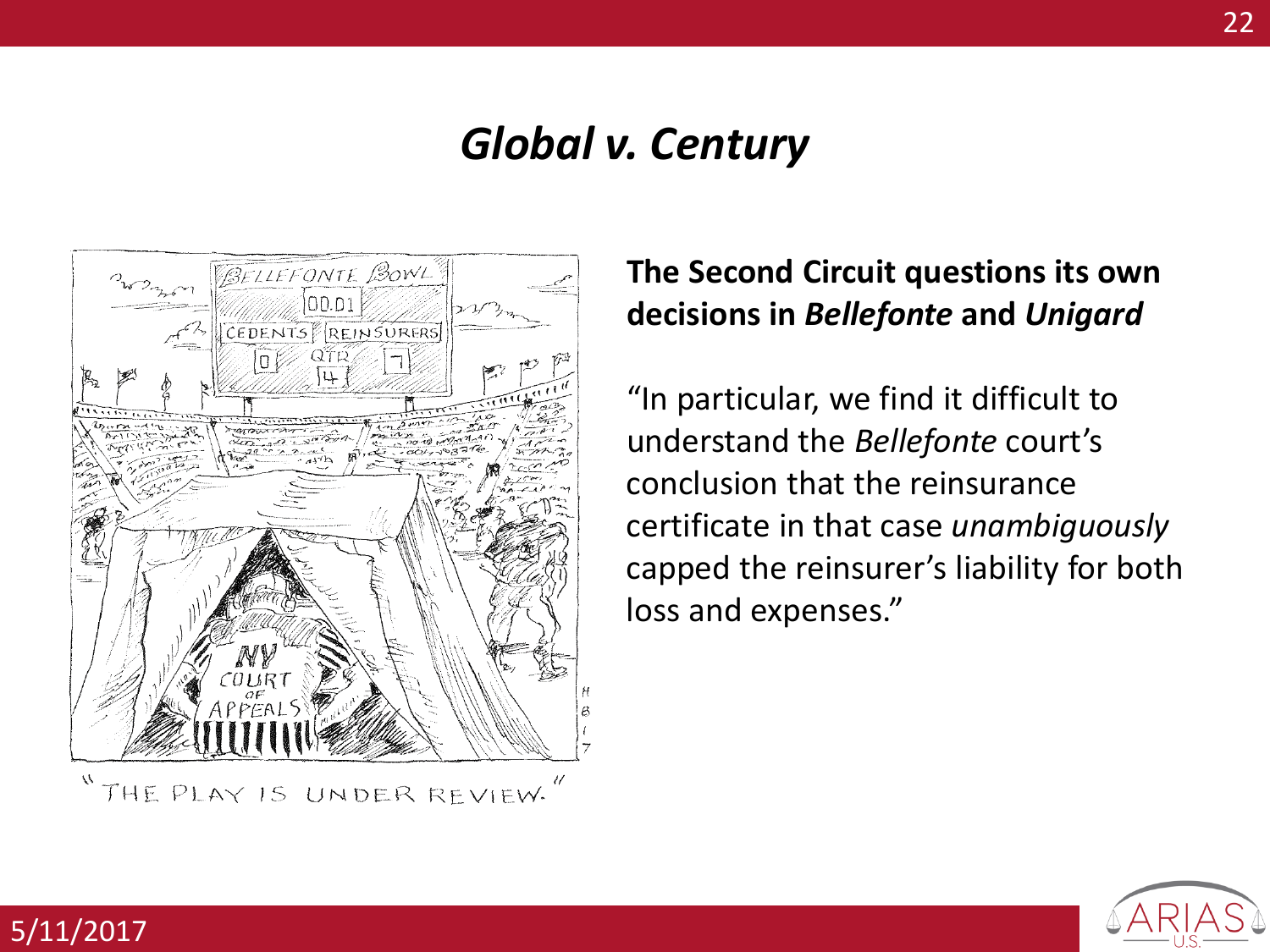

THE PLAY IS UNDER REVIEW.

5/11/2017

#### **The Competing Considerations:**

*Cedents*: Risk should follow premium. Plus, "massive exposures to insurance companies throughout the industry would be unexpectedly unreinsured …."

*Reinsurers*: Reliance on *Bellefonte* and *Unigard* in estimating their exposure and in setting appropriate loss reserves.

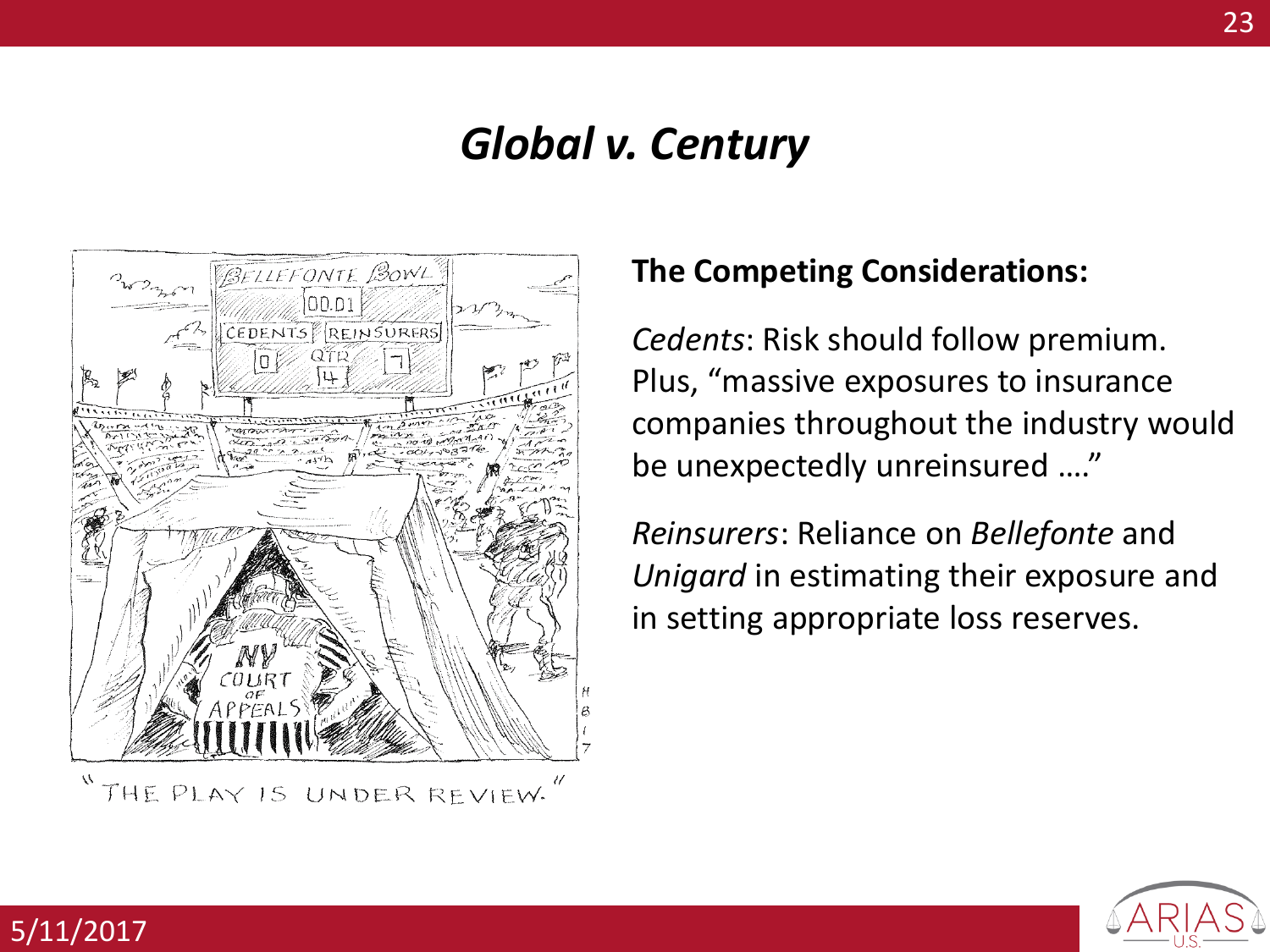

THE PLAY IS UNDER REVIEW.

5/11/2017

"Our intention … is to seek [the ruling of] the New York Court of Appeals as to whether a consistent rule of construction [or presumption] *specifically applicable to reinsurance contracts exists*."

"If, on the other hand, the standard rules of contract interpretation apply, we would construe each reinsurance policy solely in light of its language and, to the extent helpful, specific context."

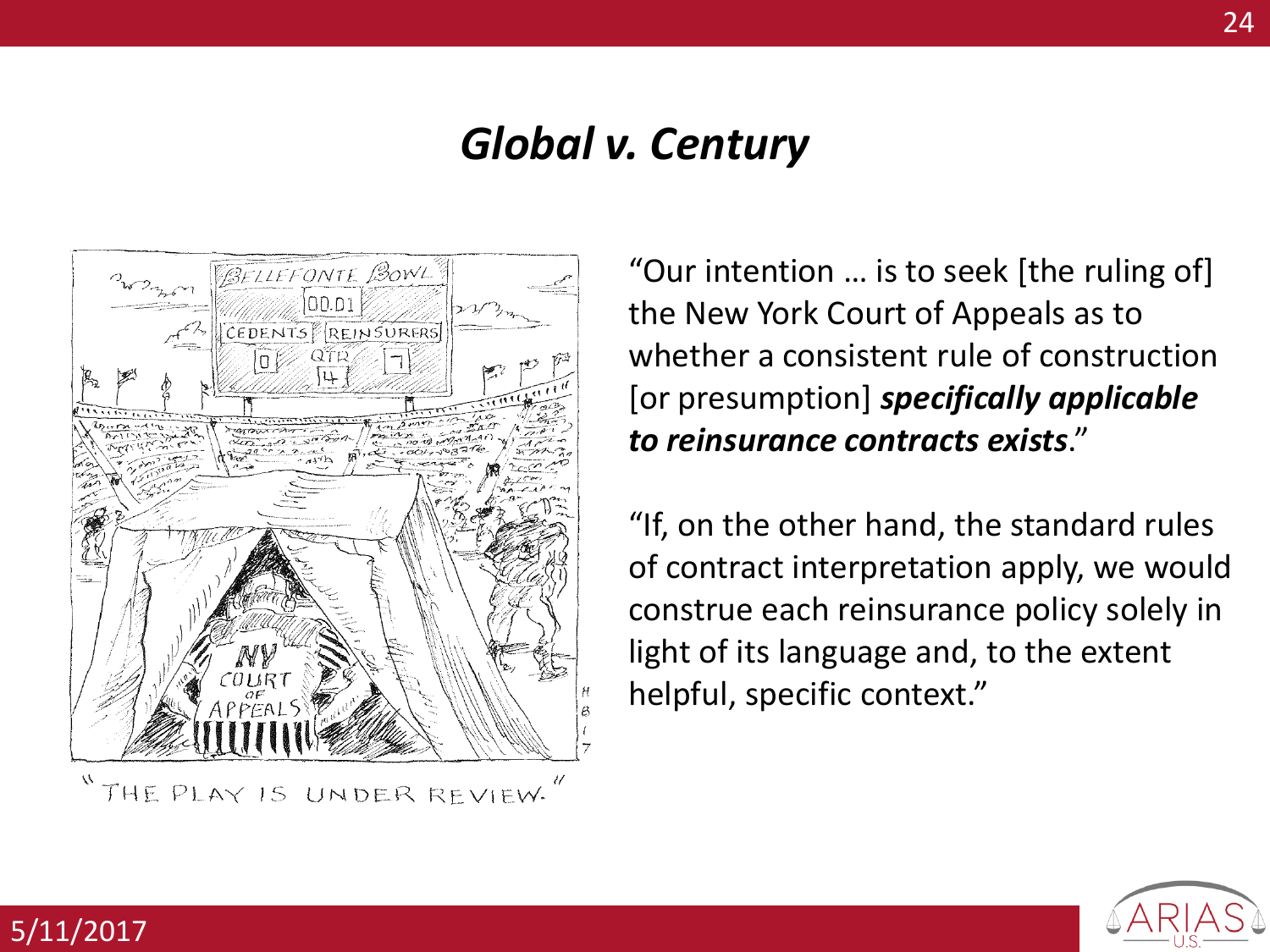

THE PLAY IS UNDER REVIEW.

5/11/2017

#### **The Certified Question**

Does [*Excess*] impose either a rule of construction, or a strong presumption, that a per occurrence liability cap in a reinsurance contract limits the total reinsurance available under the contract to the amount of the cap regardless of whether the underlying policy is understood to cover expenses such as, for instance, defense costs?

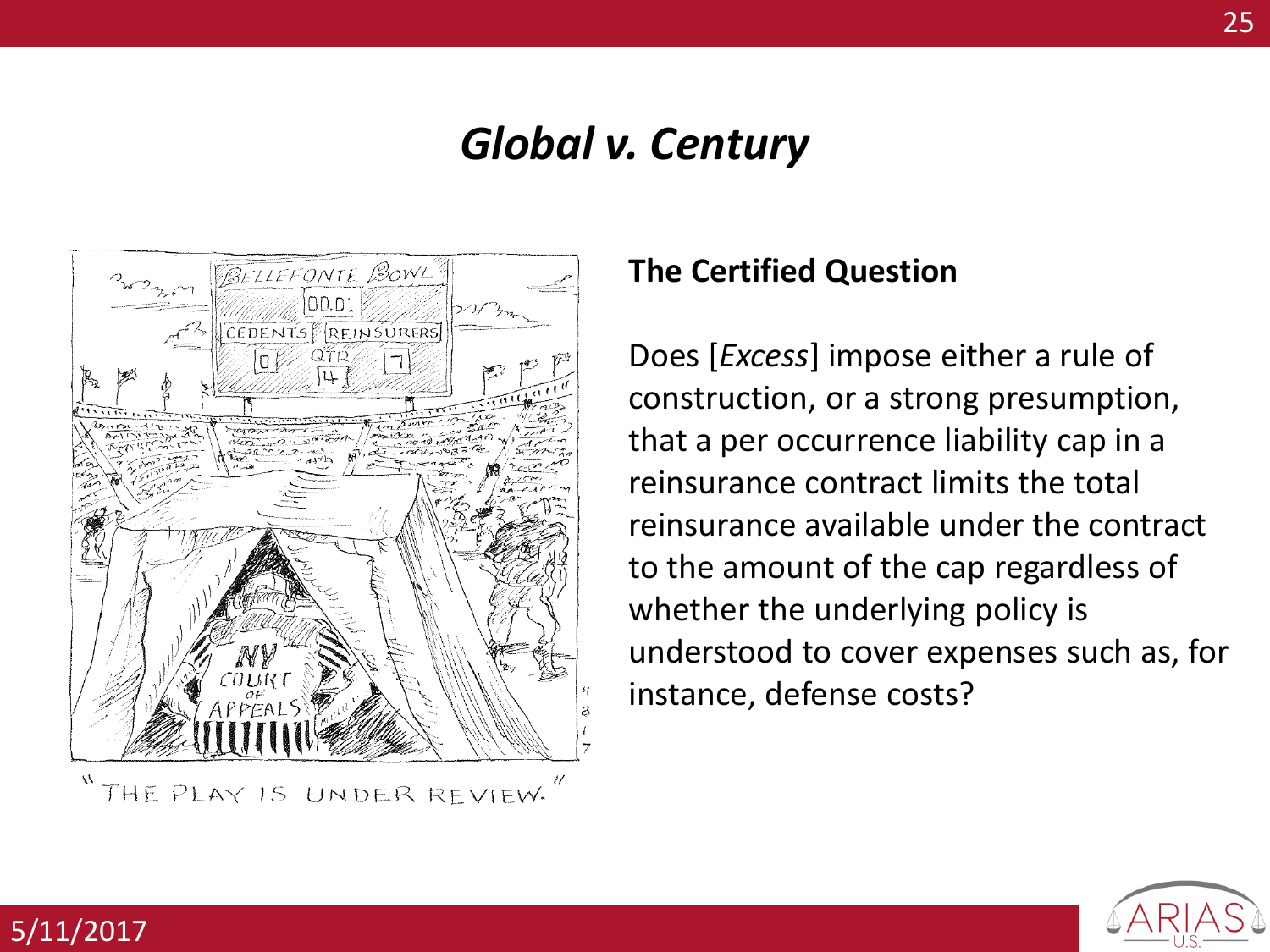

THE PLAY IS UNDER REVIEW.

5/11/2017

#### **Century's Proposed Reformulation of the Certified Question:**

If a facultative reinsurance certificate includes a "follow form" provision, and the underlying general liability policy covers defense costs outside the policy's indemnity-loss limit, is the reinsurer presumptively liable for its proportional share of defense costs beyond the reinsured indemnity-loss limit?

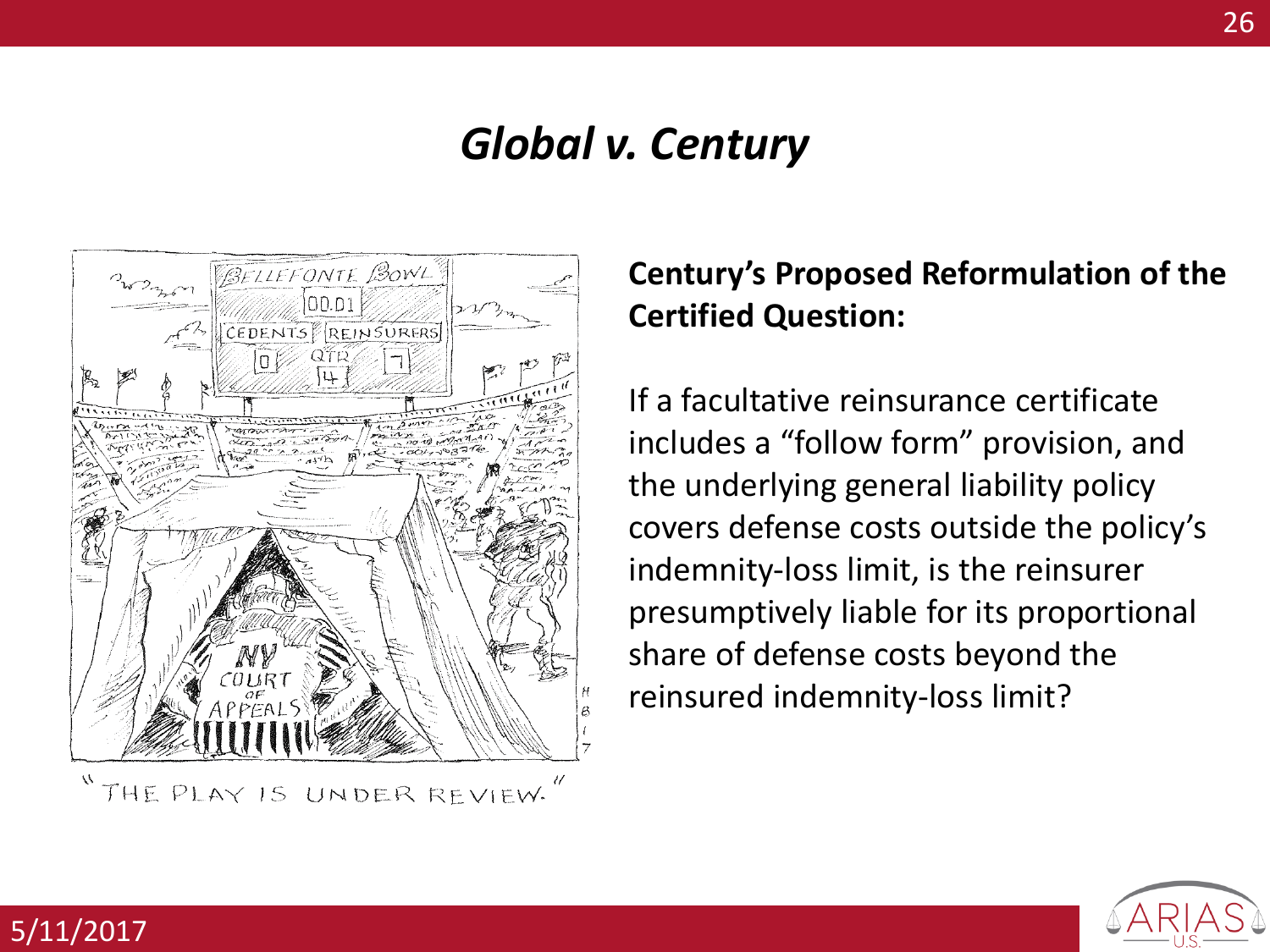

5/11/2017

#### **Status**

#### **and**

# **Predictions**

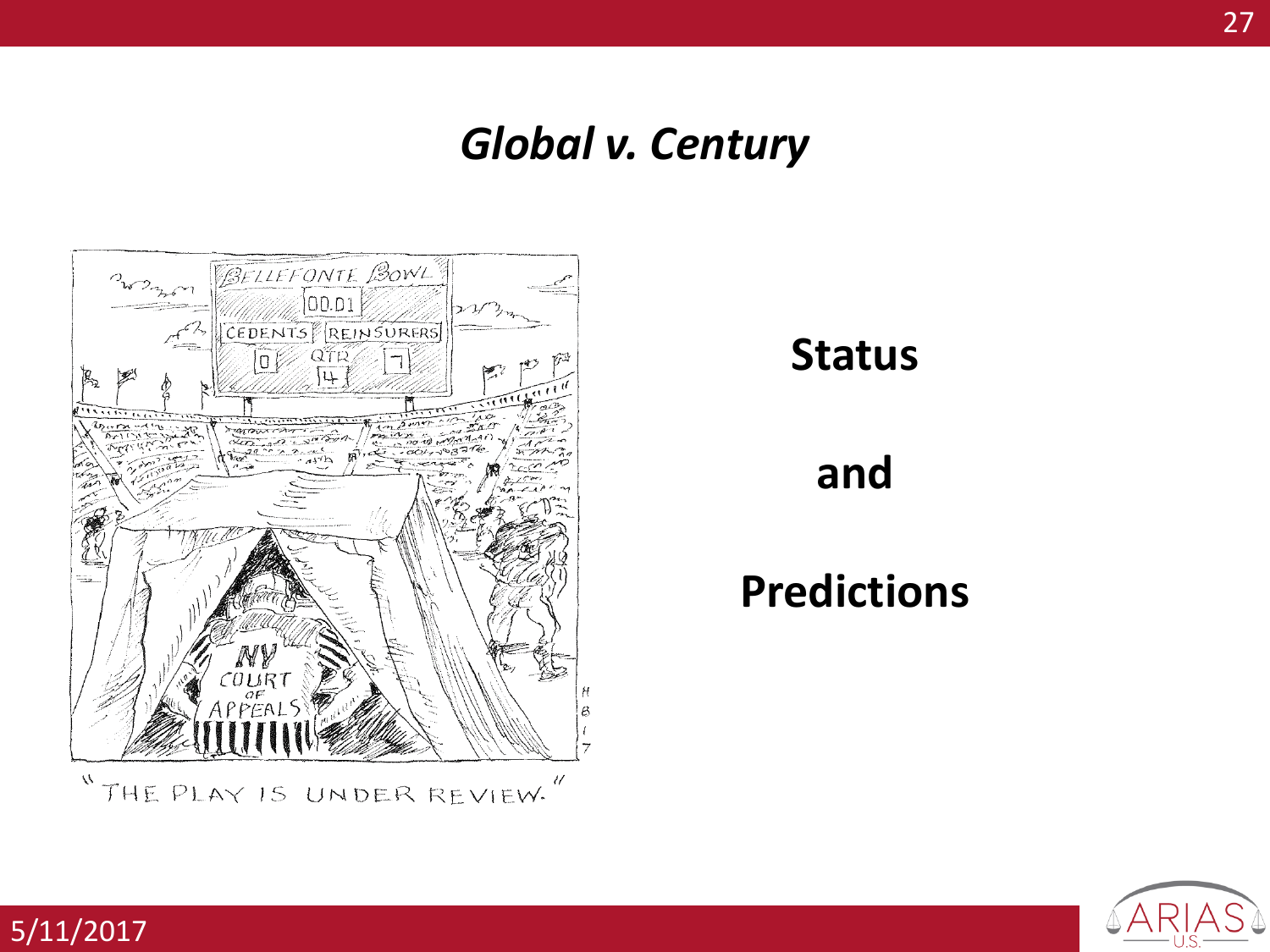## **POLL NO. 8**

# **Will NY Court of Appeals Affirm** *Bellefonte* **rule?**

A. Yes.

B. No.

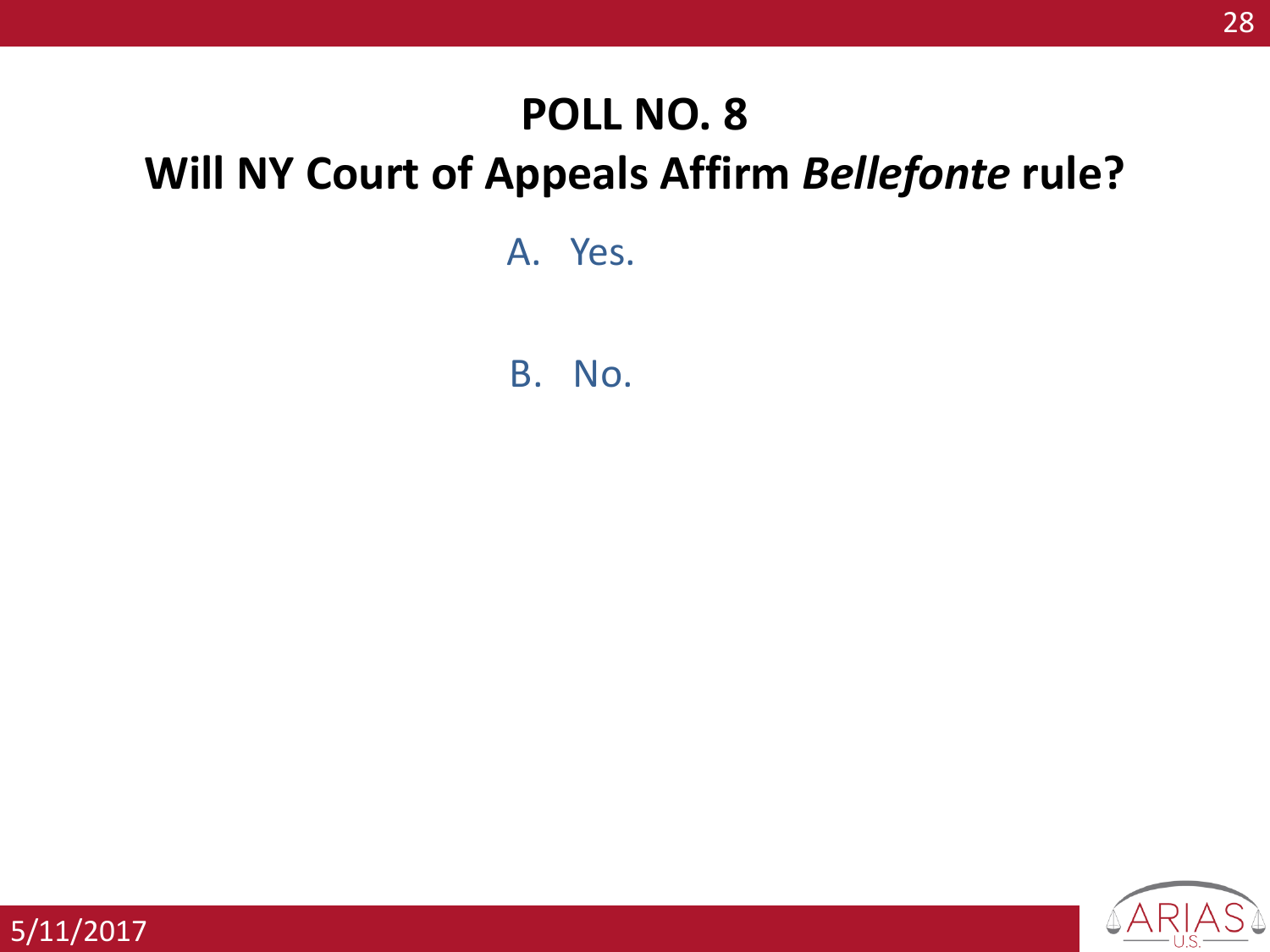# **POLL NO. 9 Will** *Global* **impact arbitrations?**

- If Court of Appeals affirms *Bellefonte* rule*,* will that:
- A. Have no impact on disputes in arbitration?
- B. Make it more likely arbitrators will apply the *Bellefonte* rule in arbitration?